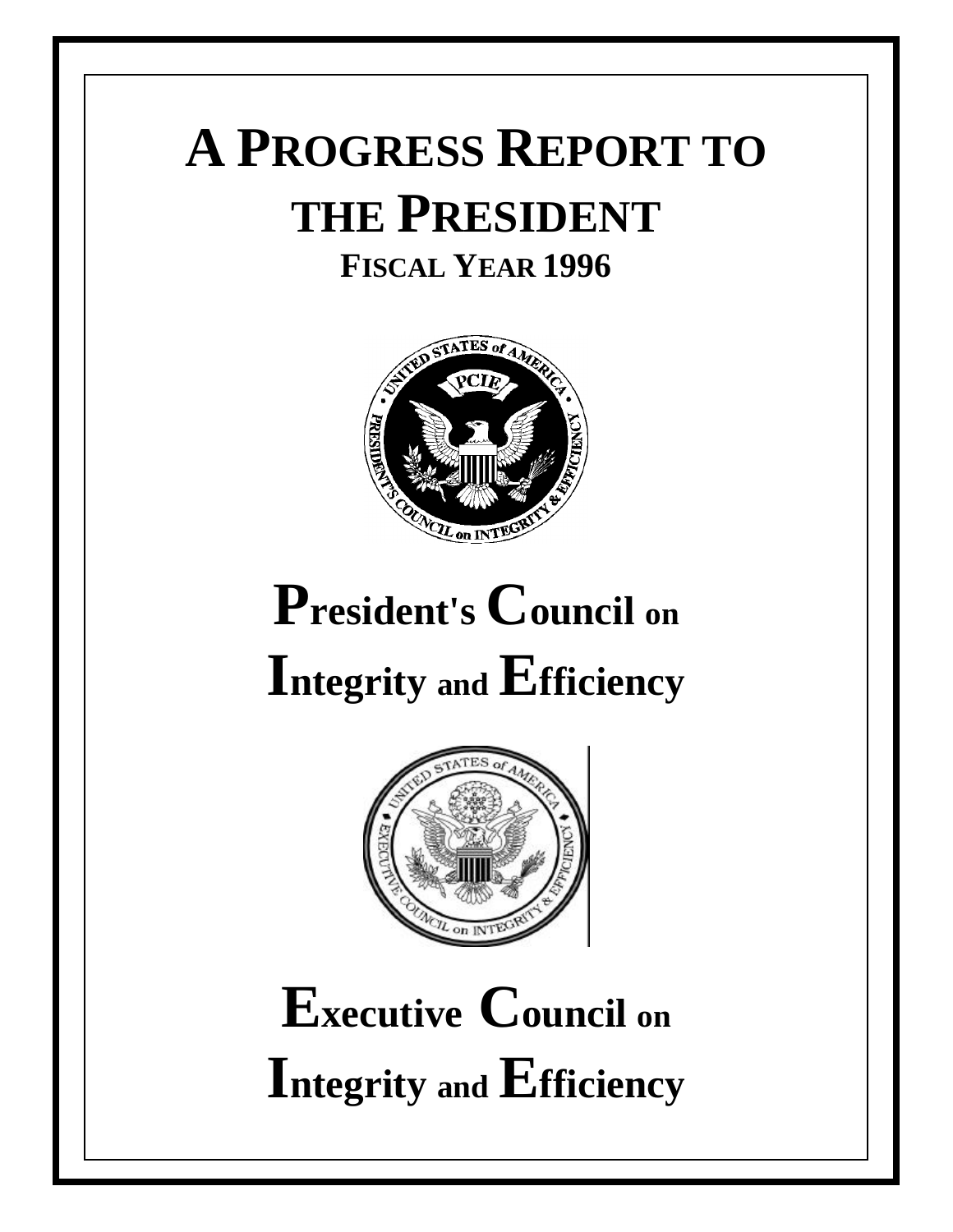## **CONTENTS**

## **FOREWORD**

| <b>REPORT OF THE PRESIDENT'S COUNCIL ON INTEGRITY AND EFFICIENCY</b> |  |  |  |
|----------------------------------------------------------------------|--|--|--|
|                                                                      |  |  |  |
|                                                                      |  |  |  |
|                                                                      |  |  |  |
|                                                                      |  |  |  |
|                                                                      |  |  |  |
|                                                                      |  |  |  |

## **REPORT OF THE EXECUTIVE COUNCIL ON INTEGRITY AND EFFICIENCY**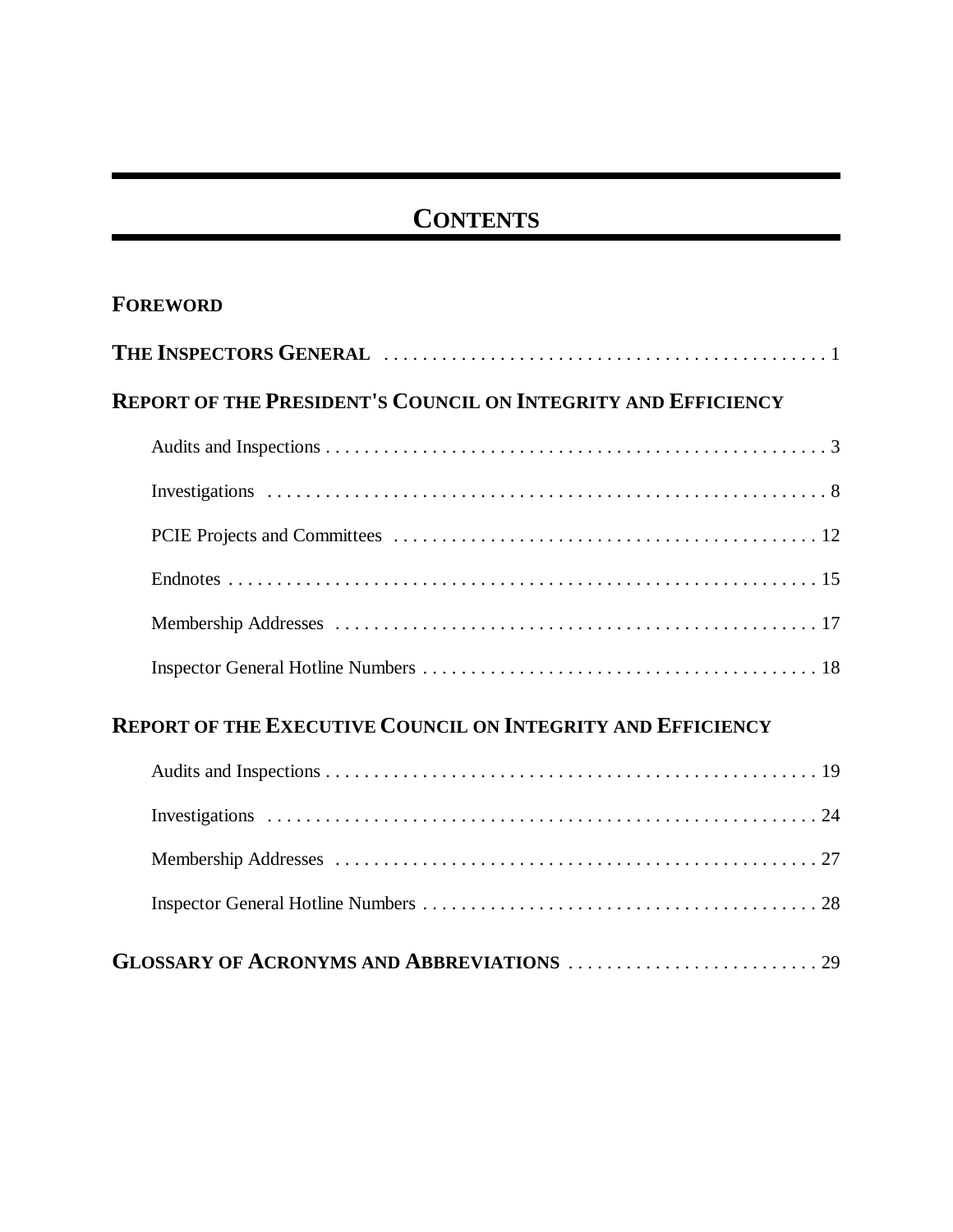## **FOREWORD**

*We are pleased to present the fourth joint annual report of the President's Council on Integrity and Efficiency (PCIE) and the Executive Council on Integrity and Efficiency (ECIE). This report highlights the accomplishments of the Federal Inspectors General (IGs) during Fiscal Year (FY) 1996.*

*The impact of the combined councils in dollars alone was impressive during the year. Based on recommendations from the IGs, agency managers agreed to change their spending plans for \$15.1 billion, which can now be put to better use. Also as a result of IG recommendations, managers agreed to cancel or seek reimbursement of over \$5.5 billion in questioned costs.*

*IG investigations in FY 1996 resulted in the recovery of more than \$1.1 billion from companies and people who defrauded the Federal Government. In addition, IG investigative work resulted in 12,508 successful criminal prosecutions of wrongdoers and 4,633 debarments, exclusions and suspensions of firms or individuals doing business with the Government.*

*IGs also work together to improve the economy, efficiency and effectiveness of Government operations and programs. This year, PCIE and ECIE committees explored issues of common interest and concern, including a survey of the Offices of Inspector General on their involvement in Government Performance and Results Act activities and finalization of a Government-wide "master contract" that all IGs can use for their independent public accountant contract needs.*

*We would like to thank the IG at the Department of Education for the professional coordination and production of this year's report.*

> *June Gibbs Brown Thomas D. Blair Vice Chair Vice Chair President's Council on Executive Council on*

 *Integrity and Efficiency Integrity and Efficiency*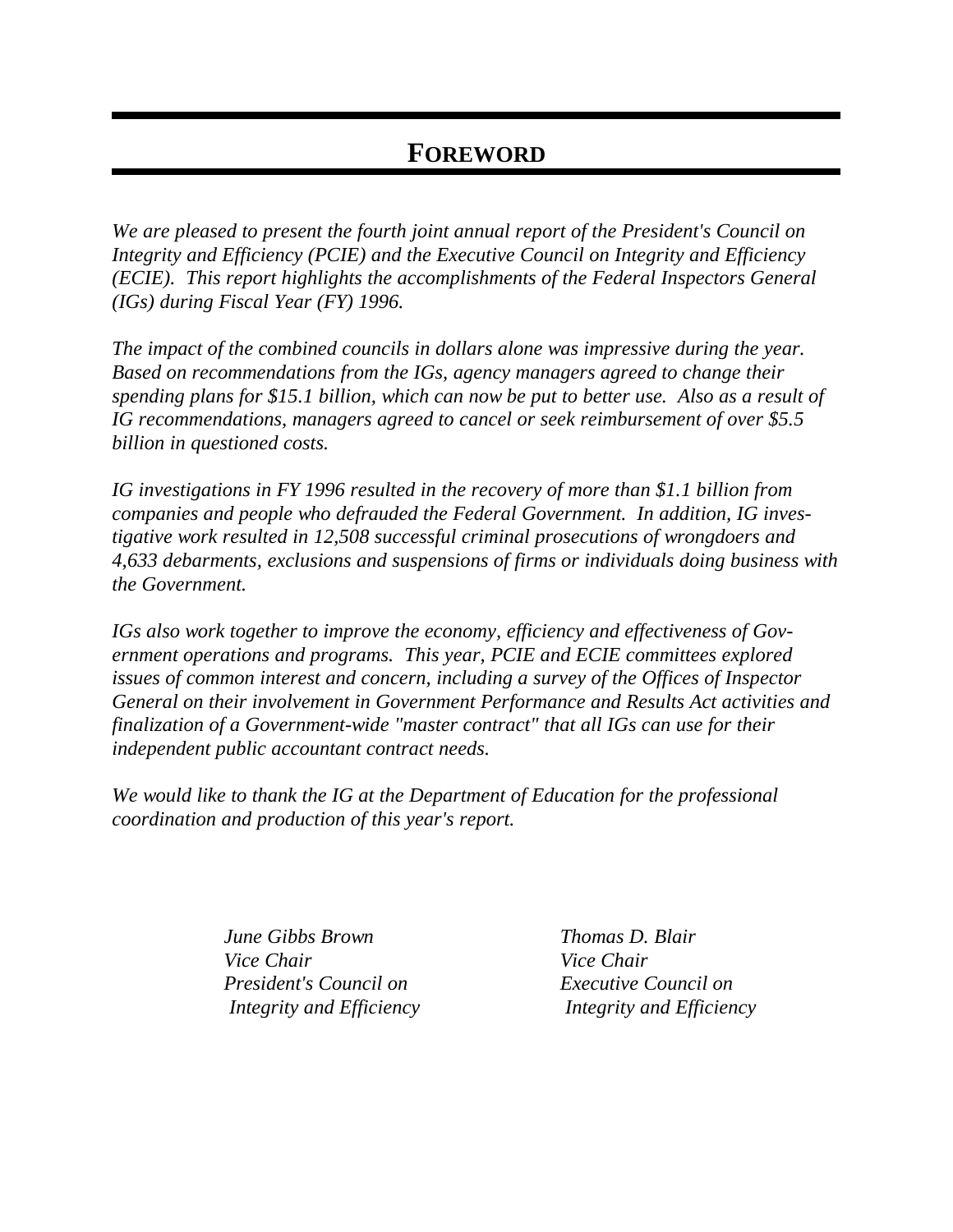#### **IG MISSION AND HISTORY**

The term "Inspector General" (IG) has been familiar to the military since the founding of the republic. The traditional role of the military IG has been to determine the operational readiness of our combat forces. The mission of the civilian IGs, however, is quite different. The civilian IGs harness the audit and investigative resources of their agencies for the express purpose of promoting economy, efficiency and effectiveness and preventing and reducing fraud, waste and abuse.

Prior to the 1970s, agencies experimented with adapting the military IG concept to civilian use with some success. The IGs identified widespread fraud, waste, abuse and scandals in agricultural, health and welfare programs which alarmed the government. Congressional hearings were held to explore ways in which the defects in these programs might be addressed. Congress felt that one way of addressing the defects would be to create a more permanent civilian IG structure. In a series of enactments beginning in 1976, Congress moved to establish statutory IGs with greater independence by placing them outside the administrative control of agency program officials, giving them specific authorities, and requiring direct reporting to Congress.

The legislation that created IGs, P.L. 95-452, *The Inspector General Act of 1978*, enacted October 12, 1978, as amended, creates "independent and objective units:

- (1) to conduct and supervise audits and investigations relating to programs and operations ...;
- (2) to provide leadership and coordination and recommend policies for activities designed:
	- (A) to promote economy, efficiency and effectiveness in the administration of, and
	- (B) to prevent and detect fraud and abuse in, such programs and operations; and
- (3) to provide a means for keeping the head of the establishment and the Congress fully and currently informed about problems and deficiencies..."

#### **APPOINTMENT AND STRUCTURE**

Inspectors General are appointed without regard to political affiliation, solely on the basis of integrity and demonstrated ability in accounting, auditing, financial analysis, public administration, or investigations. There are two types of Inspectors General, which vary by appointment authority. There are 27 Presidentially appointed IGs covering 29 agencies. They meet, together with other fraud-fighting officials, as the President's Council on Integrity and Efficiency (PCIE), established by executive order on March 26, 1981. There are 29 agency-head appointed IGs in the executive branch, plus one statutorily created agencyhead appointed IG in the legislative branch. They meet together in a similar council called the Executive Council on Integrity and Efficiency (ECIE), established by executive order on May 11, 1992.

All PCIE and ECIE Offices of Inspector General (OIGs) are required to:

- (1) perform comprehensive audits of programs, operations, grantees and contractors of the agency; and
- (2) conduct criminal, civil and administrative investigations of those individuals and entities that may have engaged in fraud or otherwise violated laws and regulations designed to ensure and protect the government's programs, beneficiaries and taxpayers. Some ECIE OIGs do not have separate investigative offices, but would be responsible for arranging for any internal investigations within their agencies.

Many OIGs also have inspection or special review units, which conduct evaluations or perform management studies to help prevent loss and assure efficient and effective program administration and delivery of services. IGs also review existing and proposed legislation and regulations for their potential impact on agency economy and efficiency and for their susceptibility to fraud and abuse.

Inspectors General have a dual reporting responsibility to the agency head and to the Congress. By statute they report semiannually to the Congress, describing programmatic and administrative problems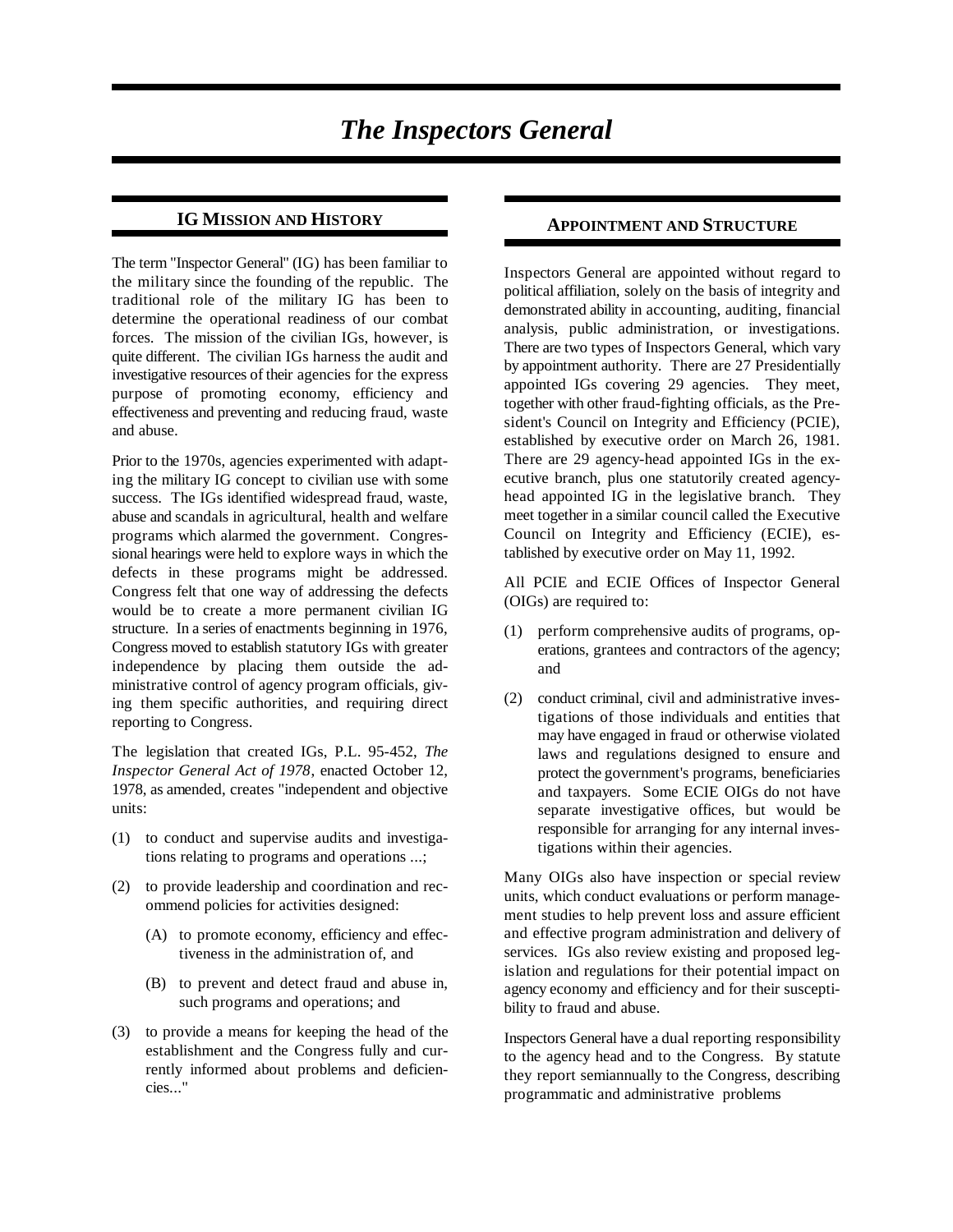and listing significant recommendations to address the IG should be viewed as a key element in any efthese problems; summarizing cost savings and funds fective management program. The IGs act as indeavailable for better or more efficient use; and sum- pendent fact-gatherers with no vested interest in parmarizing prosecutive referrals made, convictions ticular programs or operations; may perform services obtained, and administrative actions taken or under- at the request of the agency head; and serve as techway. nical advisors in such areas as financial management

This dual reporting requirement, along with the IGs' statutory authority to control OIG resources and work (with a few specific exceptions in some agencies), is key to the IGs' independence in ensuring the objective examination and public disclosure of program weaknesses. By reporting to the agency head as well as to Congress, Inspectors General can better assure both their independence and prompt attention to their thorities, private entities or other organizations to acreports. complish their mission. Agency program managers

#### **EFFICIENCY AND EFFECTIVENESS**

Inspectors General and management pursue the same ultimate objective: the efficient and effective operation of programs and delivery of services. Indeed,

systems and internal controls. The IGs made a strong statement regarding their concern for program improvement in their Inspector General Vision Statement, which outlined how IGs will work with management to achieve "positive change" in Federal programs.

OIGs may work in cooperation with state or local auare frequently involved in the formulation of ideas for the OIG workplan. Anyone may request that the IG conduct a specific audit, investigation or study with the asurance that the identity of the requester will not be revealed. The IGs also work together through the PCIE or the ECIE as the need arises to examine issues of major significance. The attached reports summarize the councils' work during FY 1996.

For regularly updated information on the IG community, please access **IGnet** at **http://www.sba.gov/ignet**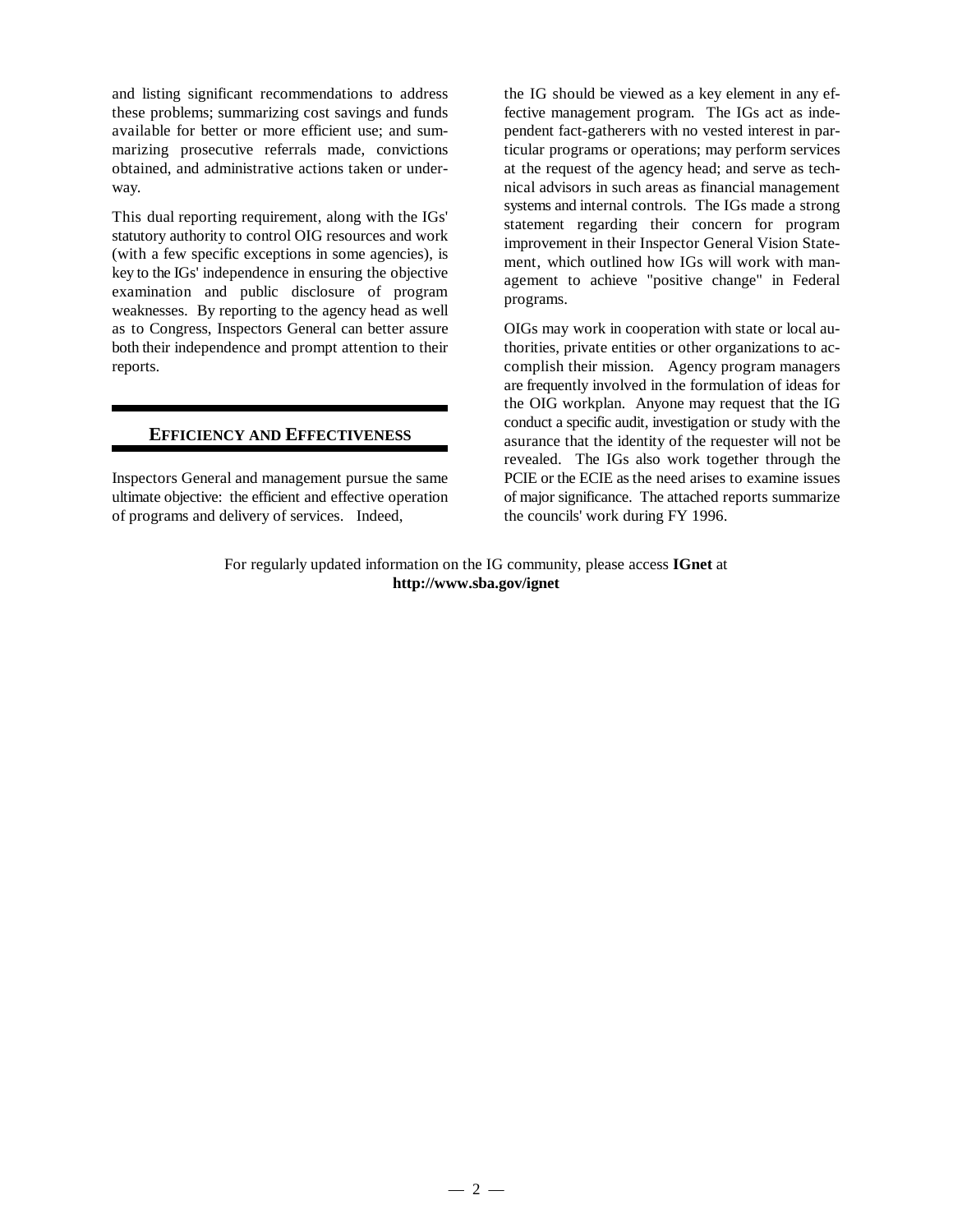## **The President's Council on Integrity and Efficiency**

*The President's Council on Integrity and Efficiency, comprised primarily of the Presidentially appointed Inspectors General, was created by Presidential executive order on March 26, 1981 (updated in 1986 and 1992). The PCIE works to address integrity, economy and effectiveness issues that transcend individual government agencies; and to increase the professionalism and effectiveness of IG personnel throughout the government. The PCIE is chaired by the Deputy Director for Management of the Office of Management and Budget (OMB). In addition to the Presidentially appointed IGs, members include the Controller of the Office of Federal Financial Management, the Special Counsel of the Office of Special Counsel, the Director of the Office of Government Ethics, the Deputy Director of the Office of Personnel Management, and a representative of the Director of the Federal Bureau of Investigation.*

*The following report summarizes the statistical accomplishments of the PCIE IGs and the actions of the PCIE committees for Fiscal Year (FY) 1996. The individual IG semiannual reports to Congress have narrative examples of these statistical accomplishments and the IGs' recommendations for program improvements.*

## **AUDITS AND INSPECTIONS**

The majority of OIG resources are devoted to audits. The OIGs conduct audits using their own staff; they also supervise, coordinate or review audits performed by other Federal auditors, state and local government auditors and independent public accounting firms under contract to the Federal government or the auditee. Inspections are akin to policy and program evaluations, and are designed to support the overall mission of OIGs to promote economy, efficiency and effectiveness in program administration.

The following tables demonstrate the impact of OIG audits and inspections. The tables summarize key statistical accomplishments reported in the individual IG semiannual reports to Congress for the 6-month periods ended March 31 and September 30, 1996. These statistical accomplishments relate to recommendations that funds be put to better use; management decisions on recommendations that funds be put to better use; questioned costs; and management decisions on questioned costs.

#### **RECOMMENDATIONS THAT FUNDS BE PUT TO BETTER USE**

The Inspector General Act defines a recommendation that funds be put to better use as "a recommendation by the Office that funds could be used more efficiently if management of an establishment took actions to implement and complete the recommendation, including (A) reductions in outlays; (B) deobligations of funds from programs or operations; (C) withdrawal of interest subsidy costs on loans or loan guarantees,

insurance, or bonds; (D) costs not incurred by implementing recommended improvements related to the operations of the establishment, a contractor or grantee; (E) avoidance of unnecessary expenditures noted in preaward reviews of contract or grant agreements; or (F) any other savings which are specifically identified."

During FY 1996, OIG audits and inspections recommended that over \$5.8 billion be put to better use. In conjunction with the Defense Contract Audit Agency (DCAA), OIGs recommended that a total of over \$10.1 billion to be put to better use *(Table I).*

The tables on the following pages present, by agency, the amount of funds recommended for better use by Offices of Inspector General in audits and inspection reports issued during FY 1996 *(Table I)* and the status of FY 1996 management decisions on OIG audit and inspection recommendations that funds be put to better use *(Table II)*. Agency managers agreed with almost \$15 billion in recommendations that funds be put to better use.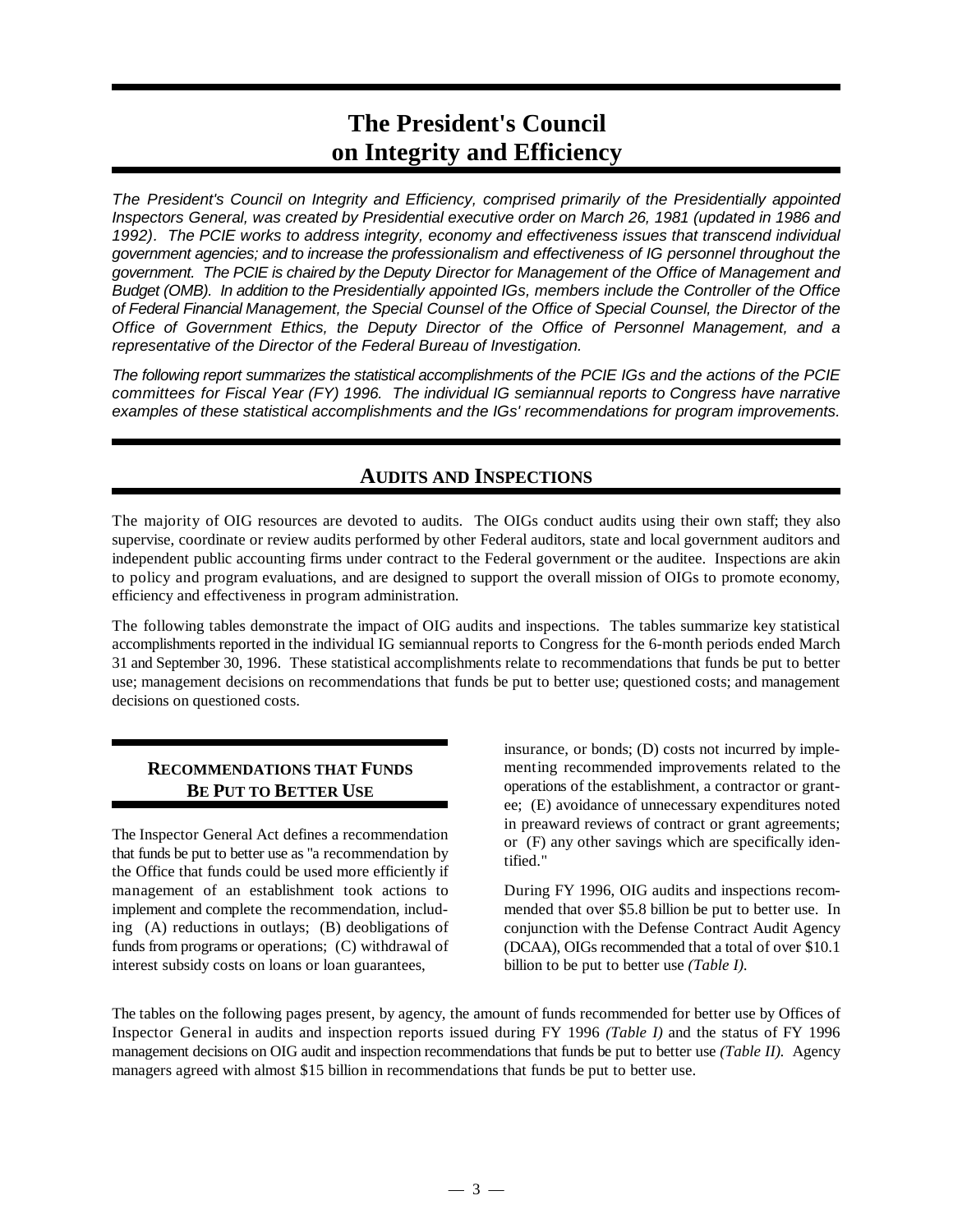| Table I.<br>RECOMMENDATIONS THAT FUNDS BE PUT TO BETTER USE<br>FY 1996 |                           |                 |                             |  |  |
|------------------------------------------------------------------------|---------------------------|-----------------|-----------------------------|--|--|
| <b>Agency</b>                                                          | <b>OIG</b>                | <b>DCAA</b>     | <b>Total</b>                |  |  |
| Agency for International Development (AID)                             | \$<br>19,159,629          | \$              | \$<br>19,159,629            |  |  |
| Department of Agriculture (USDA)                                       | 59,890,556 <sup>1/</sup>  | 1,128,688       | 61,019,244                  |  |  |
| Department of Commerce (DOC)                                           | $167,845,821^{27}$        | 5,887,407       | 173,733,228 <sup>3/</sup>   |  |  |
| Corp. for National & Community Service (CNCS)                          |                           |                 |                             |  |  |
| Department of Defense (DoD)                                            | 2,143,683,000             | 4,033,464,184   | 6,177,147,184               |  |  |
| Department of Education (ED)                                           | 14,598,000                |                 | 14,598,000                  |  |  |
| Department of Energy (DOE)                                             | 688,923,550               |                 | 688,923,550                 |  |  |
| <b>Environmental Protection Agency (EPA)</b>                           | 18,217,100                | 44,006,744      | 62,223,844                  |  |  |
| Federal Deposit Insurance Corporation (FDIC) <sup>4/</sup>             | 244,072                   |                 | 244,072                     |  |  |
| Federal Emergency Management Agency (FEMA)                             | 4,899,051                 | 2,600,000       | 7,499,051                   |  |  |
| General Services Administration (GSA)                                  | 342,146,930               | 143,564,419     | 485,711,3495/               |  |  |
| Department of Health & Human Services (HHS)                            | 701,733,000 <sup>2/</sup> |                 | 701,733,000                 |  |  |
| Dept. of Housing & Urban Development (HUD)                             | 285,000                   | 26,000          | 311,000                     |  |  |
| Department of the Interior (DOI)                                       | 278,036,9256              | 39,960          | 278,076,8856                |  |  |
| Department of Justice (DOJ)                                            | 18,564,369                |                 | 18,564,369                  |  |  |
| Department of Labor (DOL)                                              | 66,284,444                |                 | 66,284,444                  |  |  |
| National Aeronautics & Space Admin. (NASA)                             | 559,900,000 <sup>2/</sup> |                 | 559,900,000 <sup>2/</sup>   |  |  |
| Nuclear Regulatory Commission (NRC)                                    |                           | 214,598         | 214,598                     |  |  |
| Office of Personnel Management (OPM)                                   |                           |                 |                             |  |  |
| Railroad Retirement Board (RRB)                                        |                           |                 |                             |  |  |
| Small Business Administration (SBA)                                    | 38,389,8848               |                 | 38,389,8848                 |  |  |
| Social Security Administration (SSA)                                   | 100,700,000               |                 | 100,700,000                 |  |  |
| Department of State (State)                                            | 1,235,000                 |                 | 1,235,000                   |  |  |
| Department of Transportation (DOT)                                     | 473,036,000               | 49,060,000      | 522,096,000                 |  |  |
| Department of the Treasury (Treasury)                                  | 41,777,000 <sup>9/</sup>  | 3,408,000       | 45,185,000 <sup>9/</sup>    |  |  |
| United States Information Agency (USIA)                                | 2,634,000                 |                 | 2,634,000                   |  |  |
| Department of Veterans Affairs (VA)                                    | 90,500,000                | 16,600,000      | $107,100,000$ <sup>10</sup> |  |  |
| <b>TOTALS</b>                                                          | \$5,832,683,331           | \$4,300,000,000 | \$10,132,683,331            |  |  |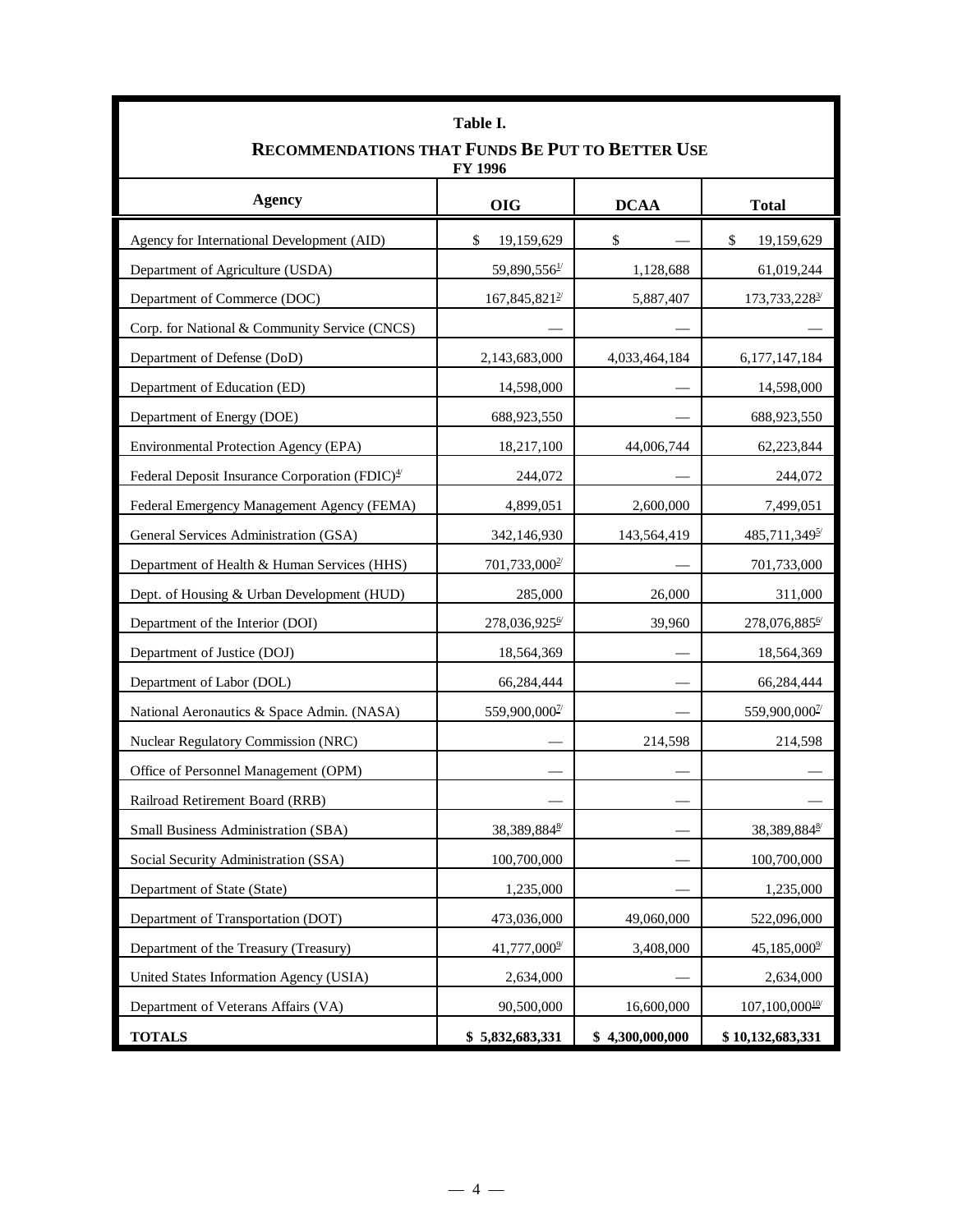| Table II.<br><b>MANAGEMENT DECISIONS ON RECOMMENDATIONS</b><br>THAT FUNDS BE PUT TO BETTER USE<br>FY 1996 |                                                                                                                                                                                            |                                                 |                          |                          |                           |  |
|-----------------------------------------------------------------------------------------------------------|--------------------------------------------------------------------------------------------------------------------------------------------------------------------------------------------|-------------------------------------------------|--------------------------|--------------------------|---------------------------|--|
| <b>Agency</b>                                                                                             | Recs. Issued in<br><b>Recs. Agreed</b><br><b>Recs. Not Agreed</b><br>No Mgmt. Dec.<br>No Mgmt. Dec.<br><b>Start FY 1996</b><br>FY 1996<br>to by Mgmt.<br><b>End FY 1996</b><br>to by Mgmt. |                                                 |                          |                          |                           |  |
| <b>AID</b>                                                                                                | \$<br>450,957                                                                                                                                                                              | \$<br>19,159,629                                | \$<br>5,965,826          | \$<br>309,028            | \$<br>13,335,732          |  |
| <b>USDA</b>                                                                                               | 2,899,031,227                                                                                                                                                                              | 61,019,244                                      | 264,676,566              | 11,531,119               | 2,683,842,786             |  |
| <b>DOC</b>                                                                                                | 70,892,413                                                                                                                                                                                 | $152,633,228$ <sup>1/</sup>                     | 56,254,007               | 44,646,503 <sup>2/</sup> | 127,231,979 <sup>2/</sup> |  |
| <b>CNCS</b>                                                                                               | 200,000                                                                                                                                                                                    |                                                 | 200,000                  |                          |                           |  |
| DoD                                                                                                       | 23,529,219,000                                                                                                                                                                             | 6,177,147,184                                   | 8,589,275,000            | 6,458,322,000            | 14,925,805,000            |  |
| ED                                                                                                        | 62,661,311                                                                                                                                                                                 | 14,598,000                                      | 6,972,411                | 21,283,900               | 49,003,000                |  |
| <b>DOE</b>                                                                                                | 259,585,855                                                                                                                                                                                | 688,923,550                                     | 190,486,575              | 386,955,964              | 370,858,822               |  |
| EPA                                                                                                       | 208, 678, 178                                                                                                                                                                              | 62,223,844                                      | 63,366,428 <sup>3/</sup> | 145,086,378              | 62,449,216                |  |
| FDIC <sup>4</sup>                                                                                         |                                                                                                                                                                                            | 244,072                                         | 244,072                  |                          |                           |  |
| <b>FEMA</b>                                                                                               | 2,120,011                                                                                                                                                                                  | 7,499,051                                       | 9,086,622                | 139,799                  | 392,641                   |  |
| <b>GSA</b>                                                                                                | 36,682,915                                                                                                                                                                                 | 484,812,9575/                                   | 337,449,323              | 3,356,775                | 180,689,774               |  |
| $\rm HHS^{6'}$                                                                                            | 8,355,010,000                                                                                                                                                                              | 701,733,000                                     | 3,819,089,000            | 65,992,000               | 5,171,662,000             |  |
| <b>HUD</b>                                                                                                | 4,144,000                                                                                                                                                                                  | 311,000                                         | 3,444,000                |                          | 1,011,000                 |  |
| <b>DOI</b>                                                                                                | 339,962,444                                                                                                                                                                                | 278,076,885                                     | 160,843,608              | 6,517,232                | 450,678,489               |  |
| <b>DOJ</b>                                                                                                |                                                                                                                                                                                            | 18,564,369                                      | 3,236,399                |                          | 15,327,970                |  |
| <b>DOL</b>                                                                                                |                                                                                                                                                                                            | 66,284,444                                      | 15,900,000               |                          | 50,400,000                |  |
| <b>NASA</b>                                                                                               | 9,700,000                                                                                                                                                                                  | 546,400,000 <sup><math>\frac{7}{2}</math></sup> | 464,500,000              |                          | 91,600,000                |  |
| <b>NRC</b>                                                                                                |                                                                                                                                                                                            | 214,598                                         | 214,598                  |                          |                           |  |
| <b>OPM</b>                                                                                                |                                                                                                                                                                                            |                                                 |                          |                          |                           |  |
| <b>RRB</b>                                                                                                |                                                                                                                                                                                            |                                                 |                          |                          |                           |  |
| SBA                                                                                                       | 25,865,055                                                                                                                                                                                 | 38,389,8848                                     | 45,975,2299              | 18,471,710               | 325,000                   |  |
| <b>SSA</b>                                                                                                | 473,494,702                                                                                                                                                                                | 100,700,000                                     | 164,578,702              |                          | 409,807,000               |  |
| State                                                                                                     | 20,351,100                                                                                                                                                                                 | 1,235,000                                       | 19,981,000               |                          | 1,605,100                 |  |
| <b>DOT</b>                                                                                                | 265,597,000                                                                                                                                                                                | 522,096,000                                     | 385,260,000              | 206,173,000              | 149,491,000               |  |
| Treasury                                                                                                  | 25,185,000                                                                                                                                                                                 | 45,185,000 <sup>10</sup>                        | 33,535,000 $11/$         | 5,907,00010/             | 30,928,000                |  |
| <b>USIA</b>                                                                                               |                                                                                                                                                                                            | 2,634,000                                       | 2,634,000                |                          |                           |  |
| VA                                                                                                        | 317,200,000                                                                                                                                                                                | $105,300,000$ <sup>12/</sup>                    | 375,700,000              | 13,200,000               | 33,600,000                |  |
| <b>TOTALS</b>                                                                                             | \$36,906,031,168                                                                                                                                                                           | \$10,095,384,939                                | \$15,018,868,366         | \$<br>7,387,892,408      | \$24,820,044,509          |  |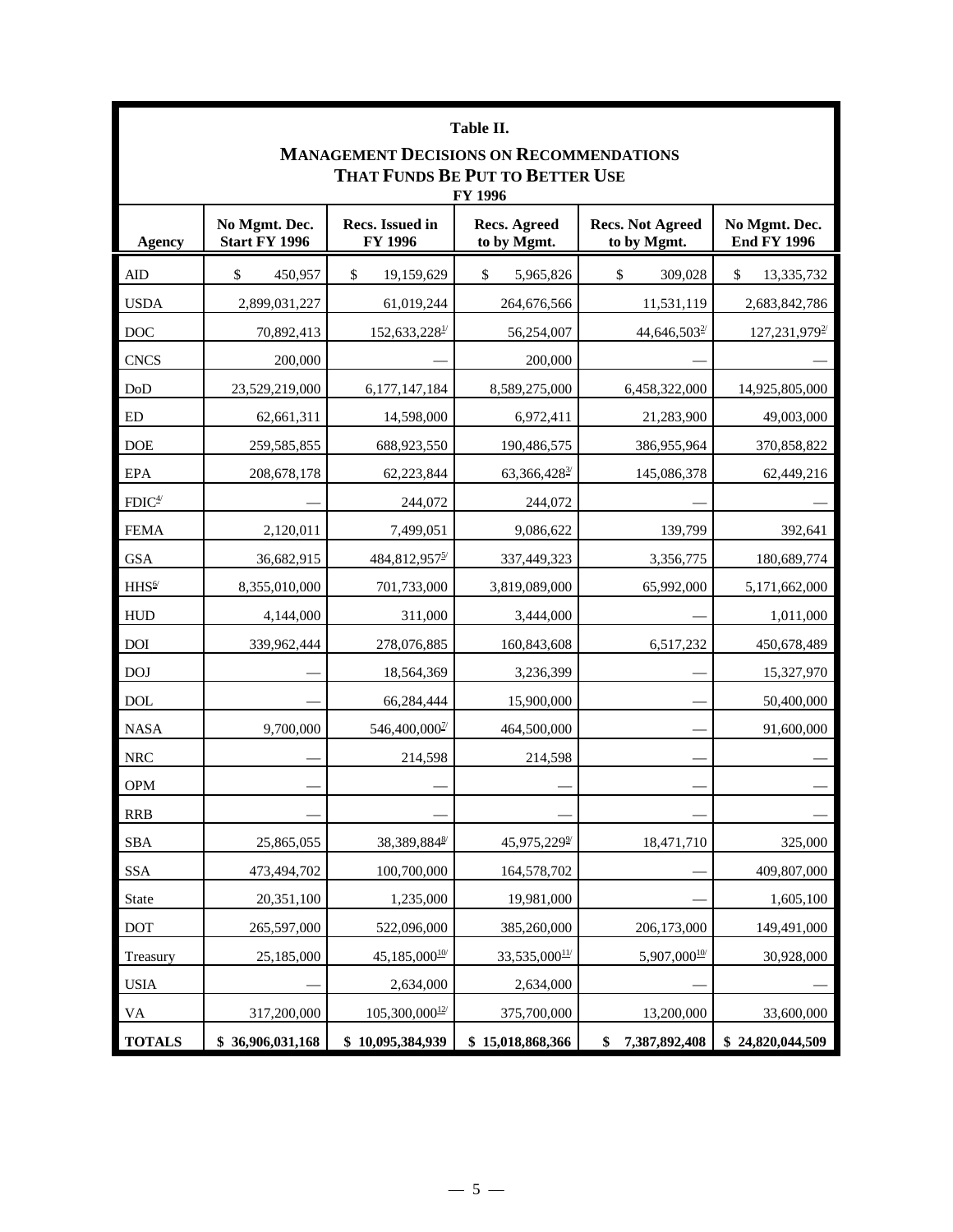#### **QUESTIONED COSTS**

The IG Act defines a questioned cost as "a cost that is questioned by the Office because of (A) an alleged violation or provision of law, regulation, contract,

grant, or cooperative agreement, or other agreement or document governing the expenditure of funds; (B) a finding that, at the time of the audit, such cost is not supported by adequate documentation; or (C) a finding that the expenditure of funds for the intended purpose is unnecessary or unreasonable."

Table III *(below)* and Table IV *(page 7)* present, respectively: 1) the total costs questioned by OIGs in FY 1996 and 2) the total amount of management decisions to disallow costs questioned by OIGs. In FY 1996, agency managers agreed to disallow more than \$4.2 billion in questioned costs based on OIG recommendations.

| <b>Table III.</b><br><b>QUESTIONED COSTS</b><br>FY 1996                |                                           |               |                   |  |  |  |
|------------------------------------------------------------------------|-------------------------------------------|---------------|-------------------|--|--|--|
| <b>Agency</b>                                                          | <b>OIG</b><br><b>DCAA</b><br><b>Total</b> |               |                   |  |  |  |
| AID                                                                    | \$<br>15,980,122                          | \$<br>760,939 | \$<br>16,741,061  |  |  |  |
| <b>USDA</b>                                                            | 137,988,2151/                             | 214,752       | 138,202,967       |  |  |  |
| <b>DOC</b>                                                             | 5,126,819                                 |               | 5,126,819         |  |  |  |
| <b>CNCS</b>                                                            | 1,825,000                                 |               | 1,825,000         |  |  |  |
| DoD                                                                    |                                           | 3,009,417,746 | 3,009,417,746     |  |  |  |
| <b>ED</b>                                                              | 53,717,483                                |               | 53,717,483        |  |  |  |
| <b>DOE</b>                                                             | 7,627,797                                 |               | 7,627,797         |  |  |  |
| <b>EPA</b>                                                             | 207,120,549                               | 1,923,219     | 209,043,768       |  |  |  |
| FDIC <sup>2</sup>                                                      | 85,613,148                                |               | 85,613,148        |  |  |  |
| <b>FEMA</b>                                                            | 11,781,317                                |               | 11,781,317        |  |  |  |
| <b>GSA</b>                                                             | 27,272,963                                |               | 27,272,963        |  |  |  |
| <b>HHS</b>                                                             | 214,443,600                               | 20,400        | 214,464,000       |  |  |  |
| <b>HUD</b>                                                             | $41,565,000^{3/2}$                        | 21,000        | $41,586,000^{37}$ |  |  |  |
| <b>DOI</b>                                                             | 16,087,9024                               | 169,057       | $16,256,959^{47}$ |  |  |  |
| <b>DOJ</b>                                                             | 15,313,090                                |               | 15,313,090        |  |  |  |
| <b>DOL</b>                                                             | 11,200,000                                |               | 11,200,000        |  |  |  |
| <b>NASA</b>                                                            |                                           | 163,300,000   | 163,300,000       |  |  |  |
| <b>NRC</b>                                                             |                                           | 258,887       | 258,887           |  |  |  |
| <b>OPM</b>                                                             | 85,352,516                                |               | 85,352,516        |  |  |  |
| <b>RRB</b>                                                             |                                           |               |                   |  |  |  |
| <b>SBA</b>                                                             | 1,774,508                                 |               | 1,774,508         |  |  |  |
| <b>SSA</b>                                                             | 363,358                                   |               | 363,358           |  |  |  |
| State                                                                  | 67,000                                    |               | 67,000            |  |  |  |
| <b>DOT</b>                                                             | 40,522,000                                | 25,314,000    | 65,836,000        |  |  |  |
| Treasury                                                               | 2,838,000                                 | 1,900,000     | 4,738,000         |  |  |  |
| <b>USIA</b>                                                            | 209,000                                   |               | 209,000           |  |  |  |
| <b>VA</b>                                                              | 18,300,000                                | 15,300,000    | 33,600,000        |  |  |  |
| <b>TOTALS</b><br>\$1,002,089,387<br>\$3,218,600,000<br>\$4,220,689,387 |                                           |               |                   |  |  |  |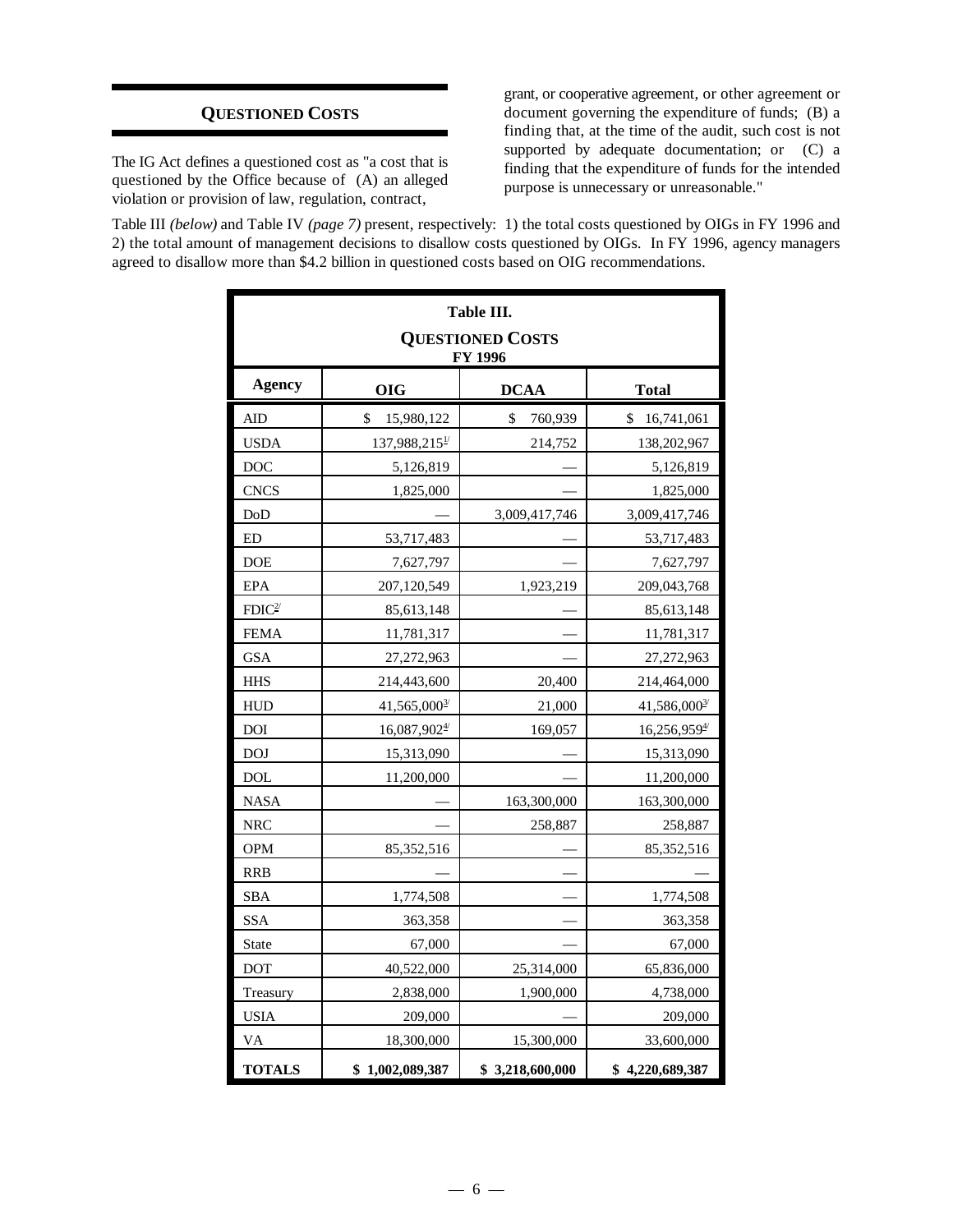|                      | Table IV.<br><b>MANAGEMENT DECISIONS ON AUDITS</b><br><b>WITH QUESTIONED COSTS</b><br>FY 1996 |                           |                            |                          |                               |  |  |
|----------------------|-----------------------------------------------------------------------------------------------|---------------------------|----------------------------|--------------------------|-------------------------------|--|--|
| <b>Agency</b>        | No Mgmt. Dec.<br><b>End FY 1996</b>                                                           |                           |                            |                          |                               |  |  |
| <b>AID</b>           | \$<br>58,319,908                                                                              | \$<br>16,741,061          | \$<br>8,261,654            | \$<br>56,009,318         | \$<br>10,789,997              |  |  |
| <b>USDA</b>          | 3,616,754,607                                                                                 | 138,202,967               | 1,566,929,937              | 492,178,371              | $1,695,989,961$ <sup>1/</sup> |  |  |
| <b>DOC</b>           | 12,334,443                                                                                    | 5,126,819                 | 8,728,879 <sup>2/</sup>    | 3,633,909                | 5,350,889                     |  |  |
| <b>CNCS</b>          | 253,000                                                                                       | 1,825,000                 | 168,000                    | 81,000                   | 1,829,000                     |  |  |
| DoD                  | 9,415,600,000                                                                                 | 3,009,417,746             | 1,656,200,000              | 739,900,000              | 10,274,100,000                |  |  |
| ED                   | 550,066,482                                                                                   | 53,717,483                | 60,593,372                 | 40,871,762               | 502,072,731 $\frac{1}{2}$     |  |  |
| <b>DOE</b>           | 13,872,077                                                                                    | $7,627,797^{\frac{3}{2}}$ | 192,028                    | 3,572,582                | 17,510,370 <sup>3</sup>       |  |  |
| <b>EPA</b>           | 206,546,776                                                                                   | 209,043,768               | 59,057,893                 | 47,984,611               | 308,548,040                   |  |  |
| FDIC <sup>4/5/</sup> | 21,278,000                                                                                    | 85,613,148                | 87,915,276                 | 19,089,612               |                               |  |  |
| <b>FEMA</b>          | 22,459,865                                                                                    | 11,781,317                | 21,566,857                 | 2,975,272                | $9,141,954^{\circ}$           |  |  |
| $GSA^2$              | 5,596,761                                                                                     | 27,272,963                | 27,307,874                 | 608,335                  | 5,508,442                     |  |  |
| <b>HHS</b>           | 505,821,000                                                                                   | 214,464,000               | 274,644,000                | 10,445,000               | 435,196,000                   |  |  |
| <b>HUD</b>           | 33,252,000                                                                                    | 41,586,000 <sup>8/</sup>  | $42,227,000$ <sup>8/</sup> | 8,479,000                | 24,132,000                    |  |  |
| <b>DOI</b>           | 55,611,025                                                                                    | 16,256,959                | 13,935,827                 | 12,026,896               | 45,905,261                    |  |  |
| <b>DOJ</b>           | 417,208                                                                                       | 15,313,090                | 5,001,448                  |                          | 10,728,850                    |  |  |
| <b>DOL</b>           | 25,300,000                                                                                    | 11,200,000                | 4,000,000                  | 6,800,000                | 25,700,000                    |  |  |
| <b>NASA</b>          | 1,400,000                                                                                     | 9/                        | 1,400,000                  |                          |                               |  |  |
| <b>NRC</b>           | 33,211                                                                                        | 258,887                   | 292,098                    |                          |                               |  |  |
| <b>OPM</b>           | 34,991,690                                                                                    | 85,352,516                | 70,079,034                 | 15,779,223               | 34,485,949                    |  |  |
| <b>RRB</b>           |                                                                                               |                           |                            |                          |                               |  |  |
| <b>SBA</b>           | 2,368,601                                                                                     | 1,774,508                 | 2,434,007                  | 1,131,662                | 769,698                       |  |  |
| <b>SSA</b>           | 288,678                                                                                       | 363,358                   | 652,036                    |                          |                               |  |  |
| <b>State</b>         | 635,664                                                                                       | 67,000                    | 76,000                     |                          | 626,664                       |  |  |
| DOT                  | 192,023,000                                                                                   | 65,836,000                | 30,898,000 <sup>2/</sup>   | 87,875,000 <sup>2/</sup> | 139,235,000                   |  |  |
| Treasury             | 8,229,000                                                                                     | 4,738,000                 | 2,998,000                  | 1,585,000                | 8,384,000                     |  |  |
| <b>USIA</b>          | 5,282,000                                                                                     | 209,000                   | 1,224,000                  | 398,000                  | 3,869,000                     |  |  |
| <b>VA</b>            | 20,700,000                                                                                    | 33,600,000                | 28,400,000                 | 17,000,000               | 8,900,000                     |  |  |
| <b>TOTALS</b>        | \$14,809,434,996                                                                              | \$4,057,389,387           | \$3,975,183,220            | \$1,568,424,553          | \$13,568,773,806              |  |  |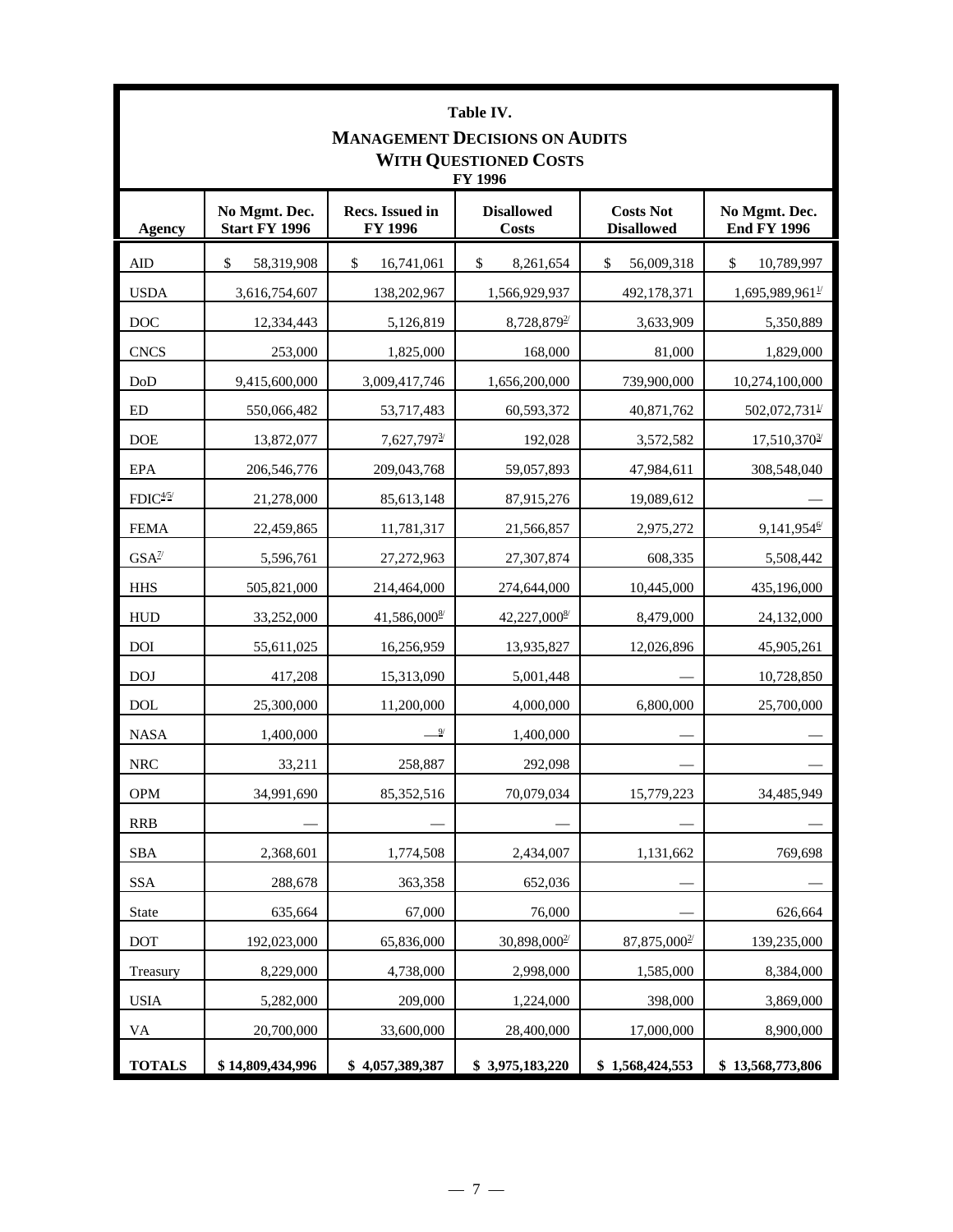#### **INVESTIGATIONS**

The Inspector General Act requires IGs to provide policy direction for and to conduct, supervise and coordinate investigations relating to their agencies' programs and operations. Investigations cover a full range of criminal and administrative issues. Because OIGs frequently work cases with the FBI and because of the preeminent role of the Department of Justice in law enforcement matters, the Deputy Director of the FBI is a member of PCIE and chairs PCIE's Integrity Committee *(see page 13)*.

The tables on the following pages illustrate the results obtained through OIG investigations in FY 1996. The accomplishments— successful criminal prosecutions, administrative sanctions and investigative recoveries— include the results of joint investigations. (On average, in FY 1996, OIGs conducted 6.65 percent of their investigations with other OIGs and 17.2 percent with non-OIG investigative agencies.)

#### **SUCCESSFUL CRIMINAL PROSECUTIONS**

OIG investigations of contractors, program participants and government employees can lead to criminal prosecutions. These prosecutions, when successful,

result in convictions that carry penalties such as prison terms, fines, settlements, and recoveries to the government. During FY 1996, OIGs working independently, or with other Federal and non-Federal investigative agencies, obtained 3,372 successful criminal prosecutions, including pretrial diversions *(Table V)*.

| Table V.<br><b>SUCCESSFUL CRIMINAL PROSECUTIONS</b><br>FY 1996 |            |                                      |                |  |  |
|----------------------------------------------------------------|------------|--------------------------------------|----------------|--|--|
| <b>Total</b><br><b>Total</b><br>Agency<br>Agency               |            |                                      |                |  |  |
| Agency for International Development                           | 5          | Department of Justice                | 129            |  |  |
| Department of Agriculture                                      | 738        | Department of Labor                  | 189            |  |  |
| Department of Commerce                                         | 4          | National Aeronautics & Space Admin.  | 42             |  |  |
| <b>Corporation for National Service</b>                        |            | <b>Nuclear Regulatory Commission</b> | 5              |  |  |
| Department of Defense                                          | 292        | Office of Personnel Management       | 15             |  |  |
| Department of Education<br>58<br>Railroad Retirement Board     |            | 135                                  |                |  |  |
| Department of Energy                                           | 41         | <b>Small Business Administration</b> | 69             |  |  |
| <b>Environmental Protection Agency</b>                         | 11         | Social Security Administration       | 570            |  |  |
| Federal Deposit Insurance Corporation                          | $34^{1/2}$ | Department of State                  | 10             |  |  |
| Federal Emergency Management Agency                            | 22         | Department of Transportation         | 127            |  |  |
| General Services Administration                                | 25         | Department of the Treasury           | $316^{27}$     |  |  |
| Department of Health & Human Services                          | 151        | United States Information Agency     | $\mathfrak{D}$ |  |  |
| Department of Housing & Urban Development                      | 198        | Department of Veterans Affairs       | 138            |  |  |
| Department of the Interior<br>45                               |            |                                      |                |  |  |
| <b>TOTAL</b>                                                   |            |                                      | 3,372          |  |  |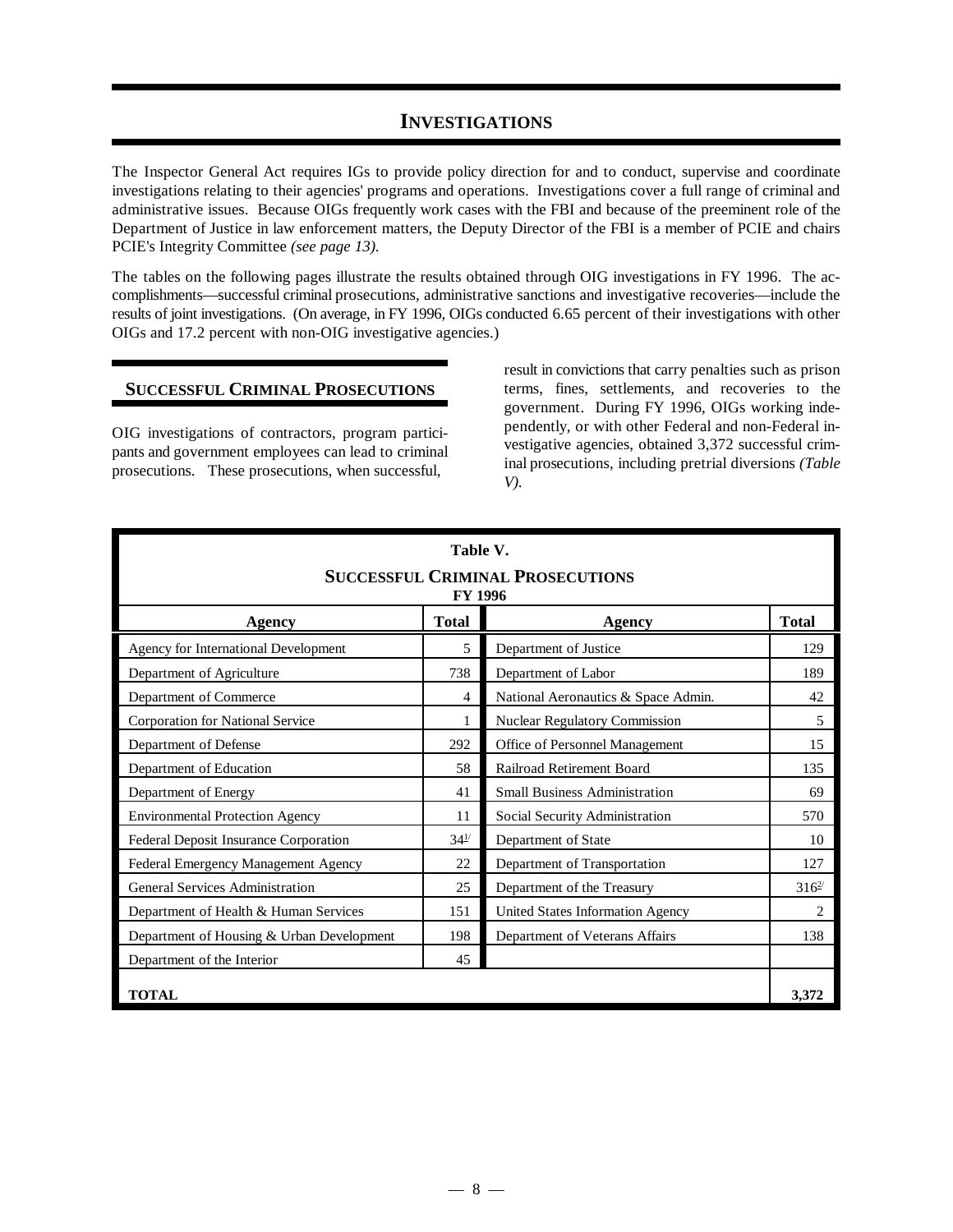#### **INVESTIGATIVE RECOVERIES**

Investigations conducted by OIGs often lead to recovery of money or property. The recoveries reported here are the total dollar value of repayments, payments ordered, settlements made pursuant to legal actions, and/or administrative monetary penalties.

They include recoveries made during investigations, legally ordered fines and penalties, restitutions and recoveries, out-of-court settlements, and penalties imposed through administrative proceedings. In FY 1996 OIG investigative recoveries totaled over \$995.6 million. Those recoveries go to the U.S. Treasury; to program, trust, or operating funds; and to other Federal and nonfederal entities victimized.

Table VI depicts the amount of investigative recoveries resulting from the efforts of PCIE members in FY 1996.

| Table VI.<br><b>INVESTIGATIVE RECOVERIES</b><br>FY 1996 |                               |  |  |
|---------------------------------------------------------|-------------------------------|--|--|
| <b>Agency</b>                                           | <b>Total</b>                  |  |  |
| Agency for International Development                    | 2,654,491 <sup>1/</sup><br>\$ |  |  |
| Department of Agriculture                               | 69,889,771                    |  |  |
| Department of Commerce                                  | 1,067,034                     |  |  |
| Corporation for National Service                        | 3,497                         |  |  |
| Department of Defense                                   | 292,424,629                   |  |  |
| Department of Education                                 | 9,427,400                     |  |  |
| Department of Energy                                    | $40,335,464^{\frac{2}{5}}$    |  |  |
| <b>Environmental Protection Agency</b>                  | 5,601,837 <sup>3/</sup>       |  |  |
| Federal Deposit Insurance Corporation                   | 10,867,4894                   |  |  |
| Federal Emergency Management Agency                     | 14,047,579                    |  |  |
| <b>General Services Administration</b>                  | 25,260,906                    |  |  |
| Department of Health & Human Services                   | 235,500,000                   |  |  |
| Dept. of Housing & Urban Development                    | 41,815,521                    |  |  |
| Department of the Interior                              | 2,329,745                     |  |  |
| Department of Justice                                   | 910,693                       |  |  |
| Department of Labor                                     | 36,510,258                    |  |  |
| National Aeronautics & Space Admin.                     | 48,900,000                    |  |  |
| <b>Nuclear Regulatory Commission</b>                    | 73,970                        |  |  |
| Office of Personnel Management                          | 8,789,29965/                  |  |  |
| Railroad Retirement Board                               | 4,098,619                     |  |  |
| <b>Small Business Administration</b>                    | 20,467,211                    |  |  |
| Social Security Administration                          | 22,768,372                    |  |  |
| Department of State                                     | 637,360                       |  |  |
| Department of Transportation                            | 16,923,667                    |  |  |
| Department of the Treasury                              | 16,056,091 <sup>6/</sup>      |  |  |
| United States Information Agency                        | 260                           |  |  |
| Department of Veterans Affairs                          | 68,300,000                    |  |  |
| <b>TOTAL</b>                                            | $$995,661,163$ <sup>1/</sup>  |  |  |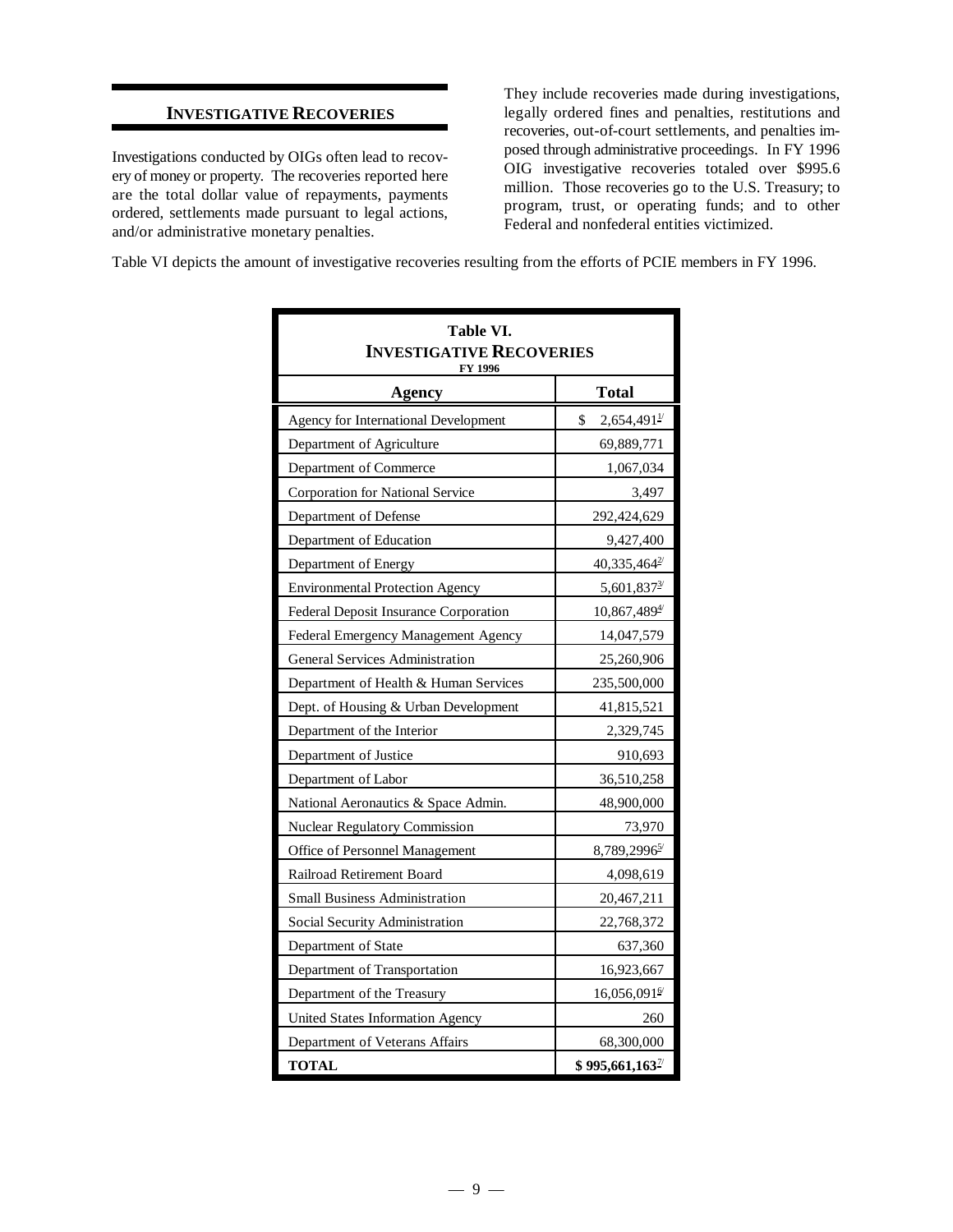#### **SUSPENSIONS/DEBARMENTS**

In FY 1996, a total of 4,609 debarments, exclusions and suspensions were imposed upon individuals and entities doing business with the Federal government as a result of OIG investigations. Since 1981, OIG investigations have led to 35,423 administrative sanctions.

| Table VII.<br><b>SUSPENSIONS/DEBARMENTS</b><br>FY 1996 |              |  |  |  |
|--------------------------------------------------------|--------------|--|--|--|
| <b>Agency</b>                                          | <b>Total</b> |  |  |  |
| Agency for International Development                   | 1            |  |  |  |
| Department of Agriculture                              | 992          |  |  |  |
| Department of Commerce                                 |              |  |  |  |
| Corporation for National Service                       |              |  |  |  |
| Department of Defense                                  | 324          |  |  |  |
| Department of Education                                | 24           |  |  |  |
| Department of Energy                                   | 20           |  |  |  |
| <b>Environmental Protection Agency</b>                 | 17           |  |  |  |
| Federal Deposit Insurance Corporation                  | $6^{1/2}$    |  |  |  |
| Federal Emergency Management Agency                    |              |  |  |  |
| <b>General Services Administration</b>                 | 247          |  |  |  |
| Department of Health & Human Services                  | 1,408        |  |  |  |
| Dept. of Housing & Urban Development                   | 102          |  |  |  |
| Department of the Interior                             | 3            |  |  |  |
| Department of Justice                                  |              |  |  |  |
| Department of Labor                                    | 73           |  |  |  |
| National Aeronautics & Space Admin.                    | 38           |  |  |  |
| <b>Nuclear Regulatory Commission</b>                   |              |  |  |  |
| Office of Personnel Management                         | 1,259        |  |  |  |
| Railroad Retirement Board                              |              |  |  |  |
| <b>Small Business Administration</b>                   | 4            |  |  |  |
| Social Security Administration                         |              |  |  |  |
| Department of State                                    | 1            |  |  |  |
| Department of Transportation                           | 37           |  |  |  |
| Department of the Treasury                             | 7            |  |  |  |
| <b>United States Information Agency</b>                |              |  |  |  |
| Department of Veterans Affairs                         | 46           |  |  |  |
| <b>TOTAL</b>                                           | 4,609        |  |  |  |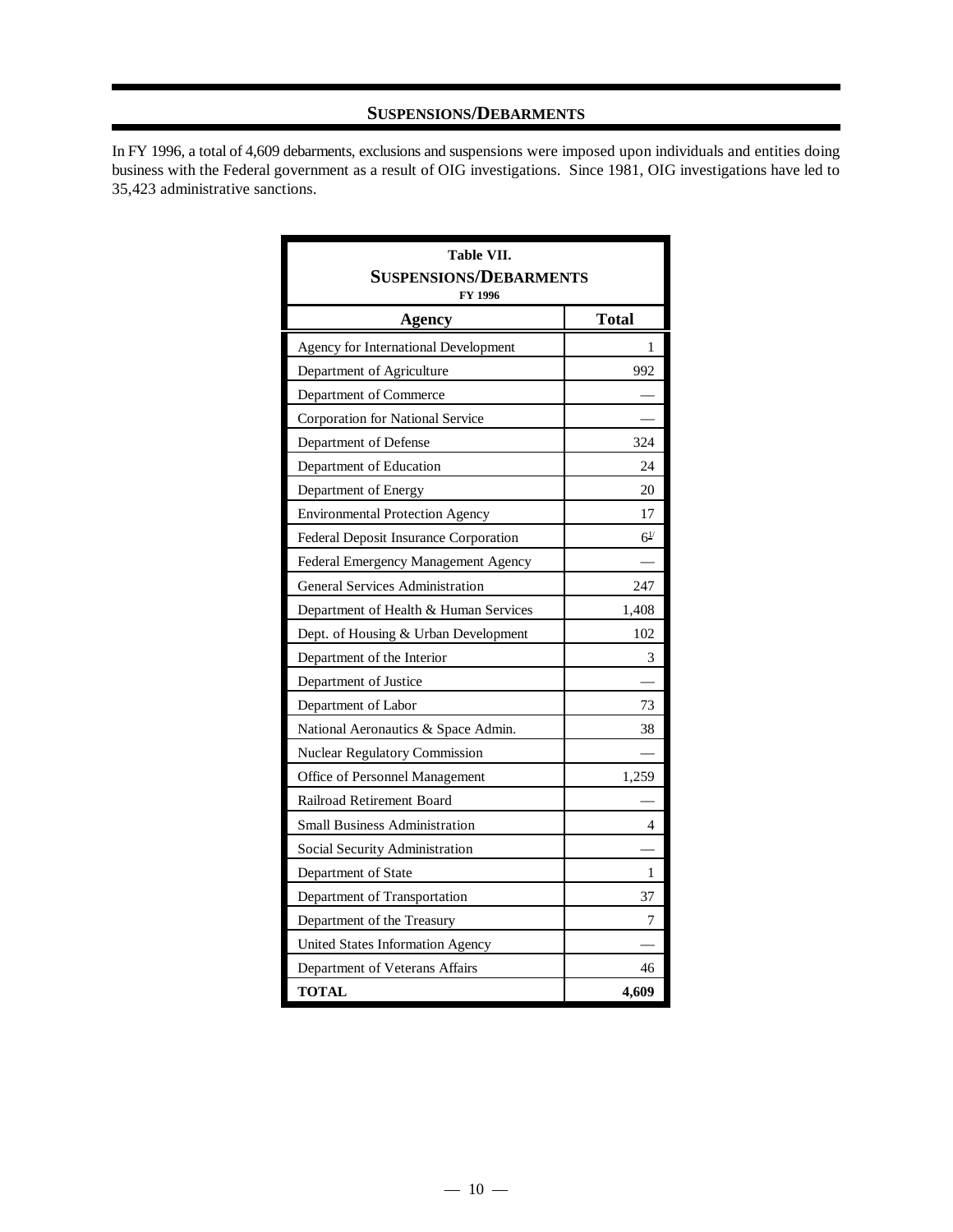## **PERSONNEL ACTIONS**

IGs are also responsible for investigating employees suspected of wrongdoing. In FY 1996, OIG investigations led to 1,972 personnel actions against employees *(Table VIII)*. These personnel actions included terminations, reprimands, suspensions and demotions.

| Table VIII.<br><b>PERSONNEL ACTIONS</b><br>FY 1996 |                     |
|----------------------------------------------------|---------------------|
| <b>Agency</b>                                      | Total               |
| Agency for International Development               | $\overline{c}$      |
| Department of Agriculture                          | 55                  |
| Department of Commerce                             | 46                  |
| Corporation for National Service                   | 3                   |
| Department of Defense                              | 169                 |
| Department of Education                            | 5                   |
| Department of Energy                               | $247$ <sup>1/</sup> |
| <b>Environmental Protection Agency</b>             | 21                  |
| Federal Deposit Insurance Corporation              | $14^{27}$           |
| Federal Emergency Management Agency                | 3                   |
| <b>General Services Administration</b>             | 34                  |
| Department of Health & Human Services              | 13                  |
| Dept. of Housing & Urban Development               | 8                   |
| Department of the Interior                         | 58                  |
| Department of Justice                              | 108                 |
| Department of Labor                                | 65                  |
| National Aeronautics & Space Admin.                | 48                  |
| <b>Nuclear Regulatory Commission</b>               | 57                  |
| Office of Personnel Management                     | 3                   |
| Railroad Retirement Board                          | 4                   |
| <b>Small Business Administration</b>               | 4                   |
| Social Security Administration                     | 11                  |
| Department of State                                | 33                  |
| Department of Transportation                       | 23                  |
| Department of the Treasury                         | $895^{3/2}$         |
| United States Information Agency                   |                     |
| Department of Veterans Affairs                     | 43                  |
| <b>TOTAL</b>                                       | 1,972               |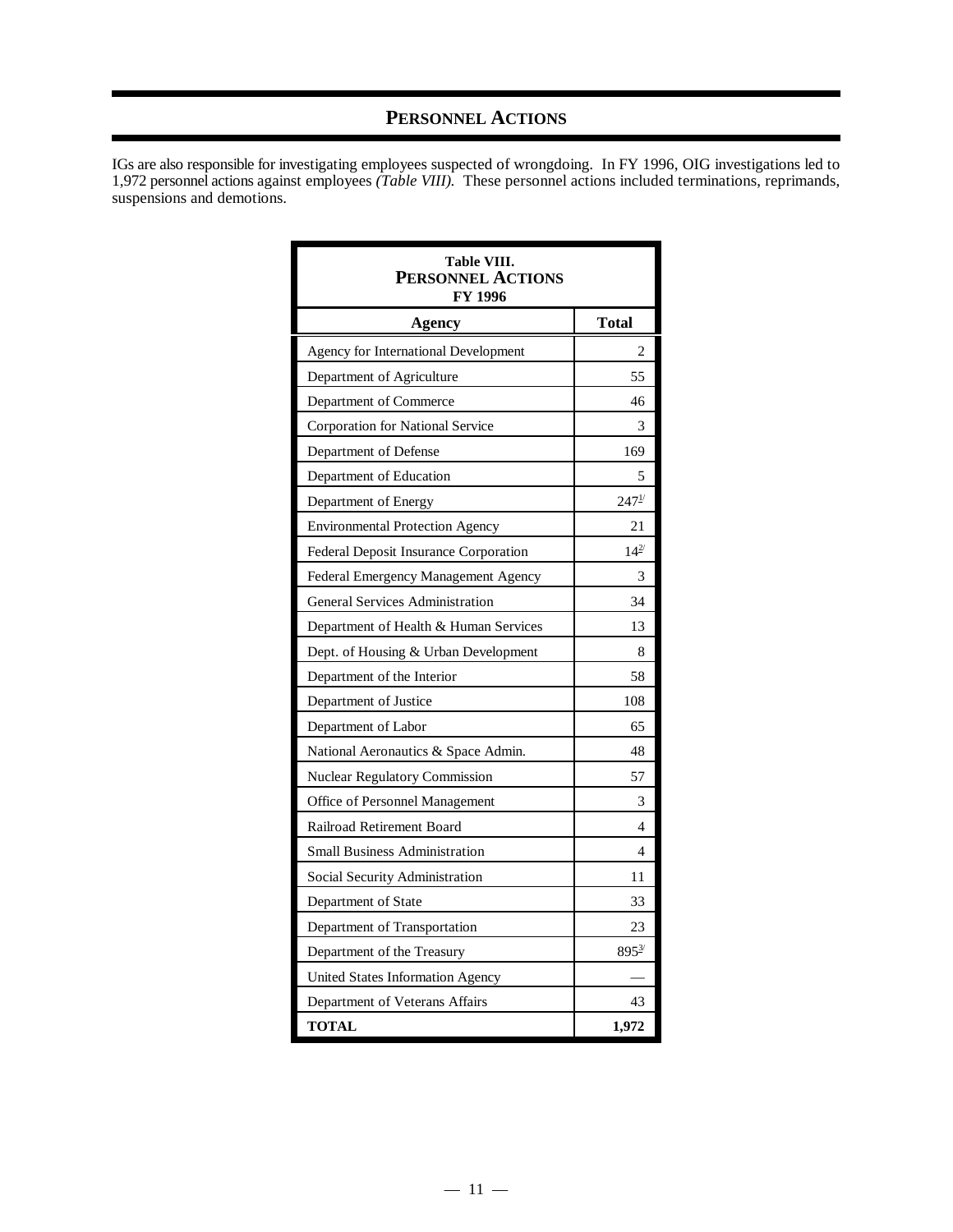#### **PCIE PROJECTS AND COMMITTEES**

The PCIE, in conjunction with the ECIE, maintains committees to examine important issues to assist them in their ongoing efforts to improve the effectiveness of their members in fighting fraud, waste and abuse across the Federal government. The following synopses highlight the FY 1996 activities and accomplishments of the PCIE committees.

#### **AUDIT COMMITTEE**

(Chair: *Valerie Lau, Inspector General, Department of the Treasury*)

The Audit Committee undertook or completed several important initiatives during FY 1996:

< **Professional guides.** The committee has undertaken the updating of two important professional guides used by the IG community. In association with the Federal Audit Executive Council, the Audit Committee is updating the PCIE *Audit Peer Review Manual* (APRM), which is used to assure the quality and professionalism of audit functions. The revised APRM, expected to be issued in 1997, will incorporate recent changes to the *Government Audit Standards* and improve the quality and completeness of future peer reviews.

The committee has also formed a task group to revise the PCIE *Federal Financial Statement Audit Manual* (FFSAM) in response to changes in government financial management practices mandated by legislation such as the Chief Financial Officers Act and the Government Management Reform Act. The PCIE will be working with the General Accounting Office and the private-sector auditing and accounting community to assure that the FFSAM addresses the many new issues emerging in government financial management.

< **Master contract.** The committee finalized plans to establish a PCIE-wide "master contract," which all OIGs can use for their independent public accountant (IPA) contract needs. Professional services available through the master contract will include not only traditional auditand accounting-related services, but specialties such as statisticians, actuaries, economists, electronic data processing auditing services, and other technical skills as they relate to audit activities. Much of the credit for this important initiative is due the Department of Labor OIG, the master contract's host agency.

< **Evaluation of FECA programs.** As an Audit Committee project, the Department of Labor IG issued a report summarizing the results of 13 OIG audits evaluating the efficiency and effectiveness of Federal Employees' Compensation Act (FECA) programs. The participating IGs disclosed that the employing agencies generally need to improve the management of their workers' compensation programs.

Several recommendations in the IG reports addressed the need to improve procedures for returning injured employees to work, verifying charge-back reports and processing FECA claim forms. Agency officials generally agreed there is significant potential for improved cost containment and oversight.

#### **INSPECTION AND EVALUATION COMMITTEE**

(Chair: *James F. Hoobler, Inspector General, Small Business Administration)*

The Inspection and Evaluation Committee's accomplishments during FY 1996 included the following.

- < **Reports.** The committee produced two reports, which are described below.
	- *Accountability for Block Grants*, issued in July 1996, documents existing provisions for accountability in the 13 Federal block grant programs. The review identifies general accountability concepts, discusses specific issues concerning block grant statutes, and suggests ways to modify existing block grant programs to improve their accountability.
	- The second report, *Survey of Office of Inspector General Involvement in GPRA Activities*, issued in August 1996, examines the OIGs' role in their host agencies' implementation of the Government Performance and Results Act (GPRA). Conducted jointly with the PCIE Audit Committee, the survey found that nearly all of the IGs appointed by the President and about half of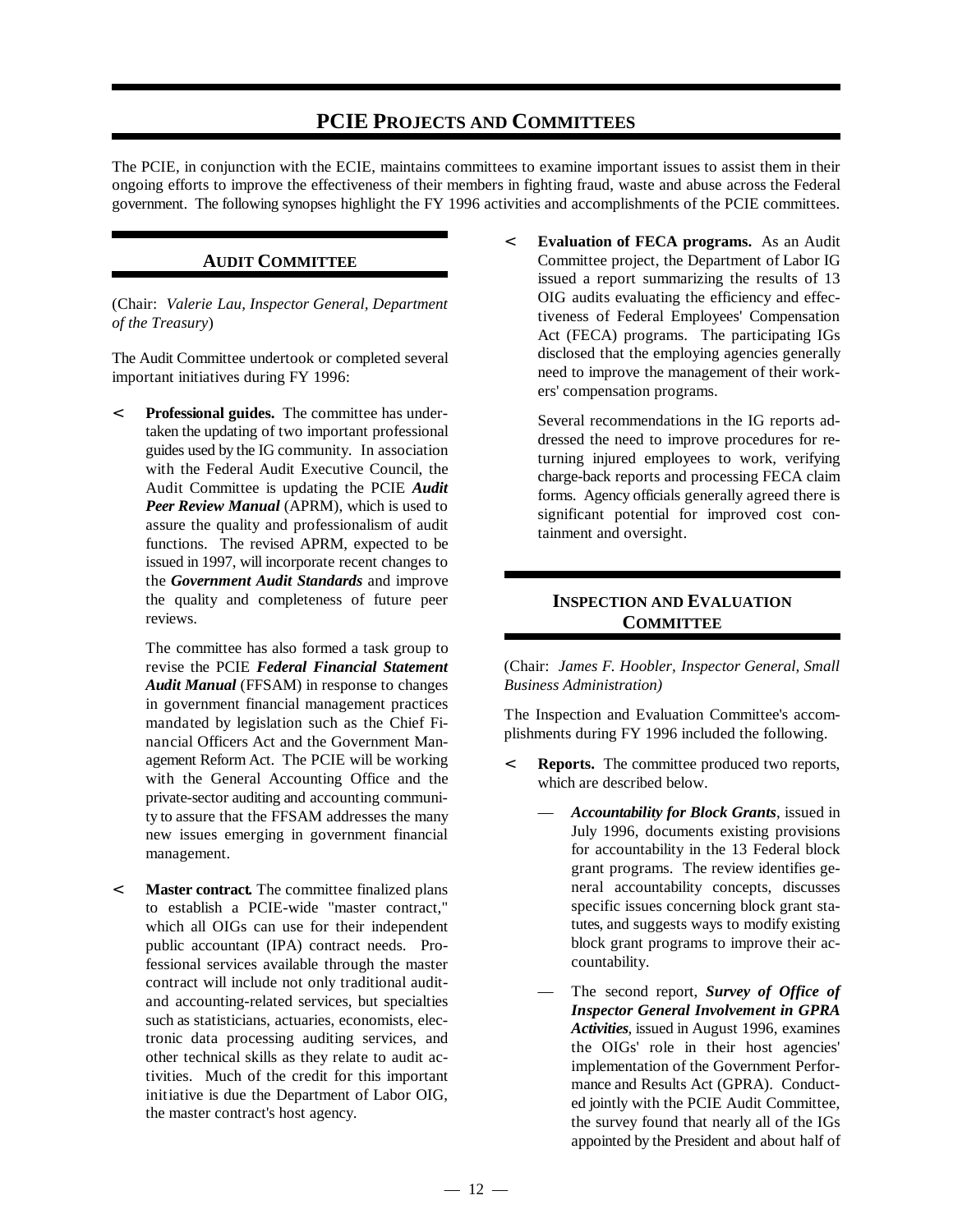meet GPRA requirements. consist of:

Both reports were prepared by the Inspections Roundtable at the request of the chairman of the Inspection and Evaluation Committee.

- < **Inspections Roundtable.** The committee also oversaw several other initiatives of the Inspections Roundtable.
	- *Inspection services*. Teams of inspection managers were made available to discuss the different types of inspection services and products and how they might meet the needs of the Inspector General community. The teams met separately with four IGs who were considering forming or reorganizing inspection functions within their offices.
	- *IGnet.* The Roundtable also worked closely with the directors of IGnet on two projects: 1) development of a library of inspection report abstracts for public reference via the Internet; and 2) creation of a training resource on IGnet to help inspection personnel identify worthwhile training opportunities.
	- *Professional development program.* In collaboration with the committee, the Inspections Roundtable began planning for a professional development program for the inspections community, including interagency training specifically tailored for inspection staff and an executive seminar for senior inspection managers.

#### **INTEGRITY COMMITTEE**

(Chair: *Robert Bryant, Assistant Director, Criminal Investigative Division, Federal Bureau of Investigation)*

The Integrity Committee's activities and accomplishments during the fiscal year included a broad range of issues.

< **Executive order.** Executive Order 12993 was signed by the President in March 1996. This order formally recognizes the Integrity Committee and specifically tasks it to receive, review, and refer for investigation allegations of wrongdoing against an Inspector General or an IG staff member.

the agency-appointed IGs were The executive order also establishes the involved in their agencies' efforts to membership of the Integrity Committee, to

- 1) the FBI official serving on the PCIE (currently the Assistant Director of the Criminal Investigative Division), who serves as chair;
- 2) the Special Counsel of the Office of Special Counsel;
- 3) the Director of the Office of Government Ethics; and
- 4) three Inspectors General, representing both the PCIE and the ECIE, who are appointed by the Deputy Director for Management of OMB, who chairs both councils.
- < **Policies and procedures.** In FY 1996, the Integrity Committee worked toward the formalization of its policies and procedures. These procedures, now officially signed, provide a framework for the committee's investigative function.

#### **LEGISLATION COMMITTEE**

(Chair: *Jeffrey Rush, Inspector General, Agency for International Development)*

The Legislation Committee's FY 1996 accomplishments and activities included the following.

- < **Referrals.** The Legislation Committee is responsible for reviewing draft legislation that is sent to OMB for comment as well as draft bills that contain provisions of interest to the IG community. This year the committee received for comment 27 referrals of proposed legislation and testimony from the Office of Management and Budget.
- < **Legislation.** The committee completed several important legislative initiatives, including the following.
	- *IG Act hearing follow-up.* The Legislation Committee met with staff of the Senate Subcommittee on Government Management, Information and Technology to discuss matters of interest. Among these are cooperative agreements for investigation services, consolidation of reports, information technology, audit planning, and testimonial subpoena authority.
	- *Asset forfeiture/equitable sharing.* The committee conducted a survey of PCIE In-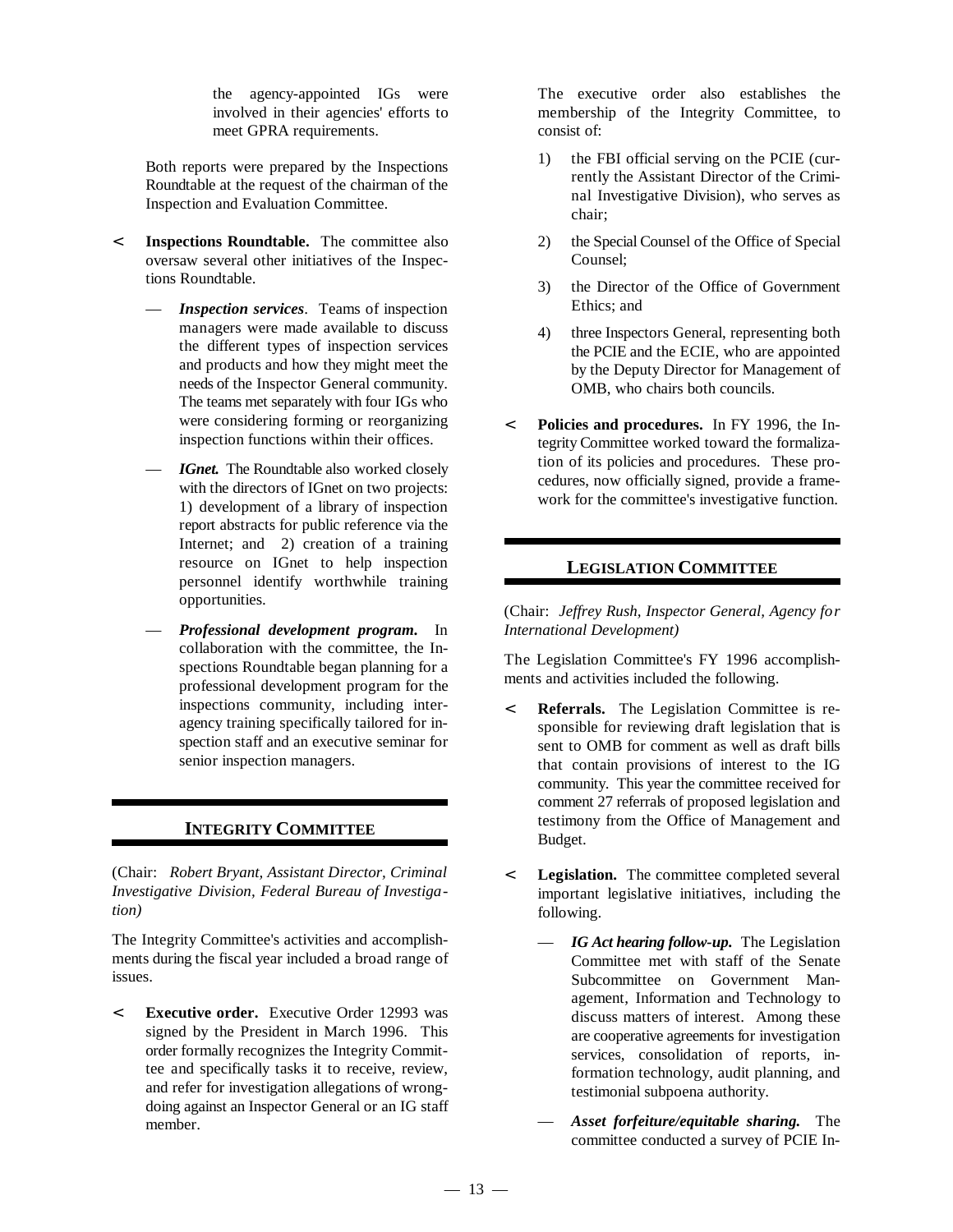#### **PROFESSIONAL DEVELOPMENT COMMITTEE**

(Chair: *David Williams, Inspector General, Social Security Administration*)

During FY 1996, activities and accomplishments of the Professional Development Committee (PDC) included the following.

- spectors General on the subject of < *Forums.* The PDC hosted a number of forums forfeiture and equitable sharing and covering a wide variety of technical and manmet with the Department of Justice to agement topics providing professional education discuss asset forfeiture. credits. These topics ranged from "How Inspectors General Confront Change" to "The Office of the Future, Computers" and "IGs and CFOs [Chief Financial Officers]: Coming Together in Changing Times." These forums allowed members of the PCIE and ECIE, and others in the IG community, to exchange information and knowledge of emerging issues that might result in a more efficient way of conducting business.
	- < *Publications.* The PDC issued its third *Journal of Public Inquiry*, a publication that focuses on issues of interest to the IG community.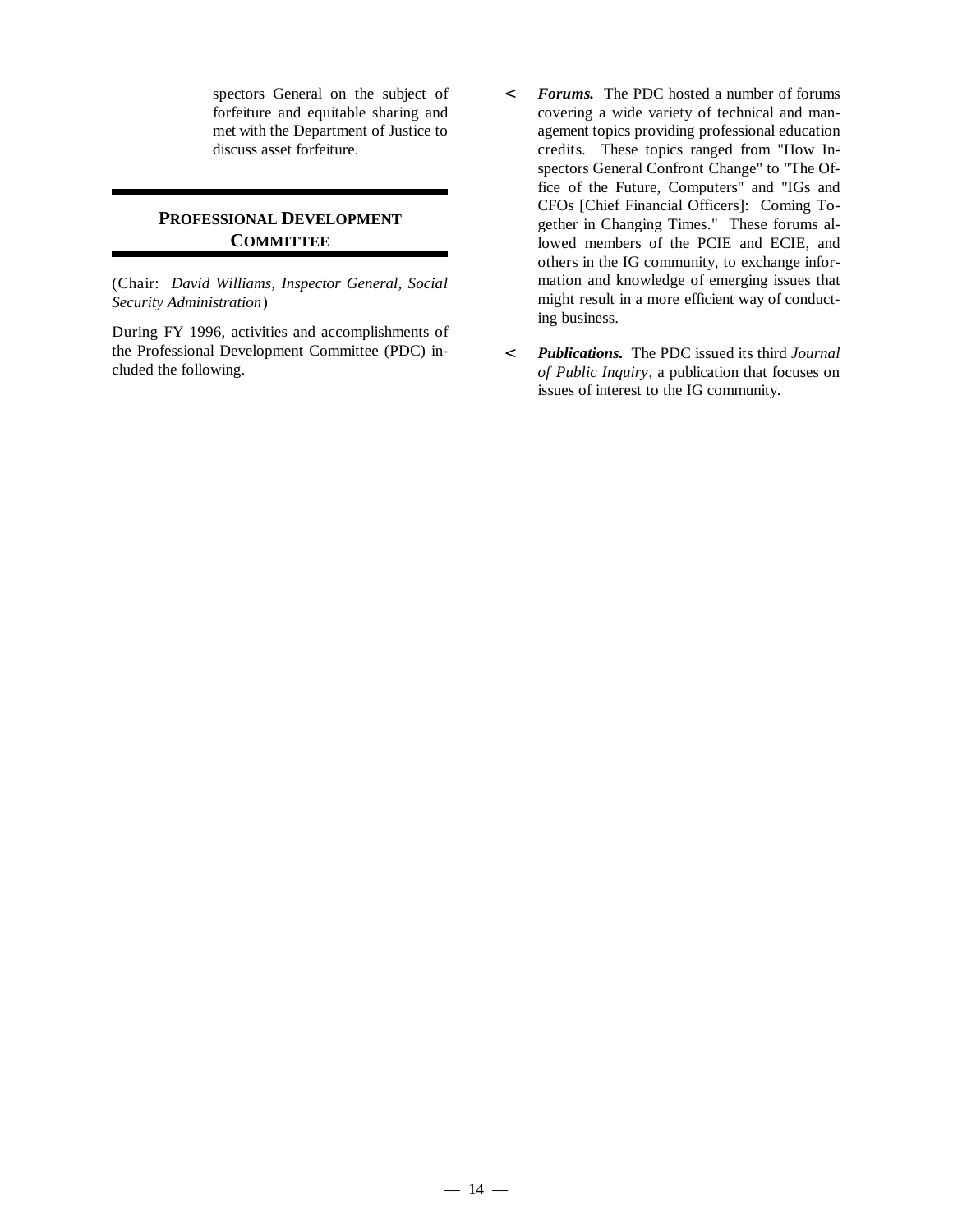## **ENDNOTES**

#### **Recommendations that Funds Be Put to Better Use** *(page 4)*

- $\frac{1}{2}$  Includes \$615,340 in recommendations from work performed by nonfederal auditors.
- $\frac{2}{3}$  Includes recommendations from inspection activities.
- Is \$21.1 million greater than the comparable number in Table II. Includes inspection results not tracked by audit follow-up system.
- Includes FDIC/OIG data for the period plus that portion of Resolution Trust Corporation (RTC) OIG data from 10/1/95 through and including 12/31/96. The difference between this figure and the figure in Tab le II, column 3
- The difference between this figure and the figure in Tab le II, column 3, represents recommendations in a final audit report issued in FY 1996 that has been removed from the resolution process due to continuing litigation activity.
- $\frac{6}{ }$  Includes \$7,973,174 in indirect cost proposals negotiated by OIG.
- Includes \$13.5 million from investigative activities, not included in audit follow-up system.
- Includes cost avoidances of \$38,064,884 from investigative activities.
- Includes 7 IRS inspection reports containing recommendations with a dollar value totaling \$23,984,000.
- Is \$1.8 million greater than comparable number in Table I. Includes \$1.8 million in investigative activities, not included in audit follow-up system . 10/

#### **Management Decisions on Recommendations that Funds Be Put to Better Use** *(page 5)*

- Is \$21.1 million less than comparable number in Table I, which includes inspection results not tracked by audit follow-up system.
- Management agreed to funds to be put to better use in excess of recommended amounts.<br> $\frac{3}{2}$  Lightles \$42,242,642 in non-groupe a proprocessful kids
- Includes \$43,343,643 in non-awards or unsuccessful bids.<br> $\frac{4}{3}$  Includes EDIC/OIC data for the posited plus that portion of
- Includes FDIC/OIG data for the period plus that portion of RTC/OIG data from 10/1/95 through and including 12/31/96.
- The difference between this figure and the fi gure in Table I, column 3, represents recommendations in a final audit report issued in FY 1996 that has been removed from the resolution process due to continuing litigation activity.
- $\frac{6}{100}$  Includes recommendations from inspection activities.
- Is \$13.5 million less than comparable number in Table I, which includes investigative activities, not included in audit follow-up system . 7/
- Includes cost avoidances in the amount of \$38,064,884 from Investigation Division activities.<br>  $\frac{9}{2}$  Includes \$517,000 for which no original sult recommendation was made.
- Includes \$517,000 for which no original audit recommendation was made.
- Includes 7 IRS inspection reports containing recommendations with a dollar value totaling \$23,984,000.<br>Il Includes 10, OIG reports that were pertially arread to and pertially not arread to
- Includes 10 OIG reports that were partially agreed to and partially not agreed to.
- Is \$1.8 million less than comparable number in Table I, which includes \$1.8 million in investigative activities, not included in audit follow-up system . 12/

#### **Questioned Costs** *(page 6)*

- Includes \$48,607,776 in recommendations from work performed by nonfederal auditors.<br>
<sup>2/</sup> Includes FDIC/OLC data from the period plus that perform of DTC/OLC data from 10/1/05
- Includes FDIC/OIG data for the period plus that portion of RTC/OIG data from 10/1/95 through and including 12/31/96.<br>Includes \$3,458,000 in costs quotiened by sudits and rayious under the Operation Sofo Home Multifemily F
- Includes \$3,458,000 in costs questioned by audits and reviews under the Operation Safe Home Multifamily Equity Skimming effort. These costs were not included in issued audit reports.
- $\frac{4}{10}$  Includes questioned costs of \$13,912,830 in single audit reports.

#### **Management Decisions on Audits with Questioned Costs** *(page 7)*

- <sup>1/</sup> Because of adjustments in management decisions during the course of the fiscal year, there was a variance between the beginning and ending balances for FY 1996.
- Management agreed to disallow costs in excess of the amount questioned on certain audits.
- $\frac{3}{4}$  \$224,894 did not require a management decision and is deducted from column 3.
- Includes FDIC/OIG data for the period plus that portion of RTC/OIG data from 10/1/95 through and including 12/31/96.
- A small difference exists between the sum of the amounts in the first two columns and the sum of the amounts in the next two columns. This difference is the result of: 1) management's disallowance of \$111,030 more than the OIG questioned; and 2) rounding.
- $\frac{6}{7}$  This amount does not include \$557,099 which is currently in appeal status.
- Management decided to seek \$554,927 that exceeded recommended amounts.<br> $\frac{8}{2}$  Lightles \$2,458,000 in each exceptional linear linear excitions under the Orange
- Includes \$3,458,000 in costs questioned by audits and reviews under the Operation Safe Home Multifamily Equity Skimming effort. These costs were 8/ not included in issued audit reports.
- $\frac{9}{2}$  Figures reflect only NASA/OIG audit activity and do not include DCAA audits.

#### **Successful Prosecutions** *(page 8)*

- Includes FDIC/OIG data for the period plus that portion of RTC/OIG data from 10/1/95 through and including 12/31/96.<br>Includes 300 pop OIG prosecutive actions from Treasury's Law Enforcement Bureaus, the Bureau of Alcohol
- Includes 300 non-OIG prosecutive actions from Treasury's Law Enforcement Bureaus— the Bureau of Alcohol, Tobacco and Firearms (ATF); the United 2/ States Customs Service (Customs); the Internal Revenue Service (IRS); and the United States Secret Service (Secret Service)— over which Treasury OIG has oversight responsibility.

## **ENDNOTES**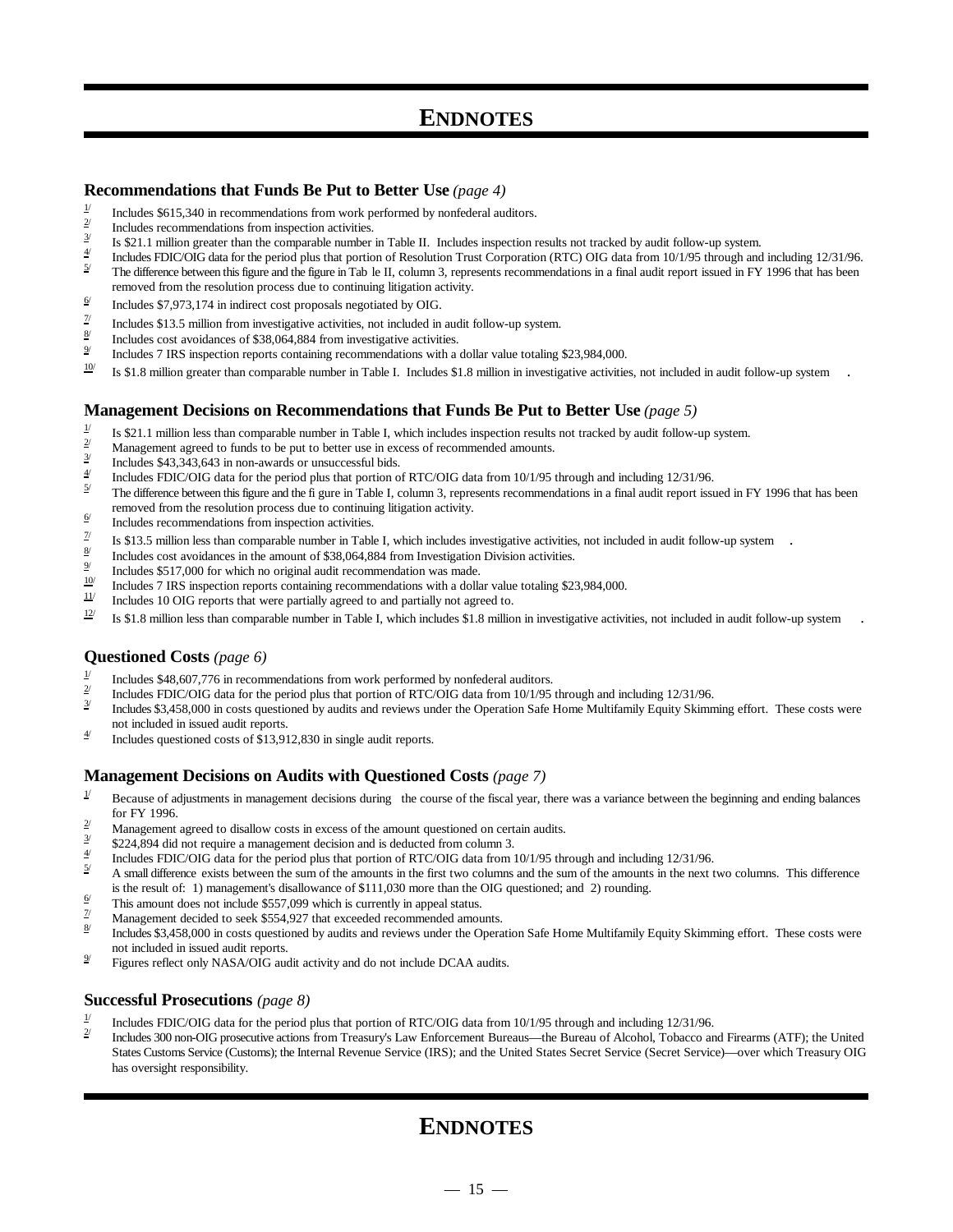#### **Investigative Recoveries** *(page 9)*

- $\frac{1}{2}$  \$400,000 of this amount reflects a DOJ settlement that occurred on September 29, 1995, but was reported during FY 1996.
- Includes \$27,656 from inspections.
- Includes additional amounts not shown in EPA's *Semiannual Report to Congress*.  $3\prime$
- Includes FDIC/OIG data for the period plus that portion of RTC/OIG data from 10/1/95 through and including 12/31/96.<br>  $\frac{5}{4}$  and including 12/31/96.
- $\frac{5}{2}$  \$7 million of this amount was the result of the joint efforts of OIG auditors and investigators and is also reflected in Table IV.<br>Includes \$14.035.755 in recoveries by Treasury's Law Enforcement Bureaus—ATE Cus
- Includes \$14,035,755 in recoveries by Treasury's Law Enforcement Bureaus— ATF, Customs, IRS and Secret Service— over which Treasury OIG has 6/ oversight responsibility.
- Total includes \$10 million reported by three agencies—DoD, GSA and VA—as recoveries as the result of a joint investigation. The amounts reported  $\frac{1}{2}$ by these agencies may overlap.

#### **Suspensions/Debarments** *(page 10)*

 $1/$  Includes FDIC/OIG data for the period plus that portion of RTC/OIG data from 10/1/95 through and including 12/31/96.

#### **Personnel Actions** *(page 11)*

- Includes 18 personnel actions from the Office of Inspections.<br>
Includes  $EDIC/OG$  data for the period plus that portion of P.
- Includes FDIC/OIG data for the period plus that portion of RTC/OIG data from 10/1/95 through and including 12/31/96.<br>Includes 845 non-OIG personnel actions by Treasury's Law Enforcement Bureaus—ATE Customs IRS and Secret
- Includes 845 non-OIG personnel actions by Treasury's Law Enforcement Bureaus— ATF, Customs, IRS and Secret Service— over which Treasury OIG 3/ has oversight responsibility.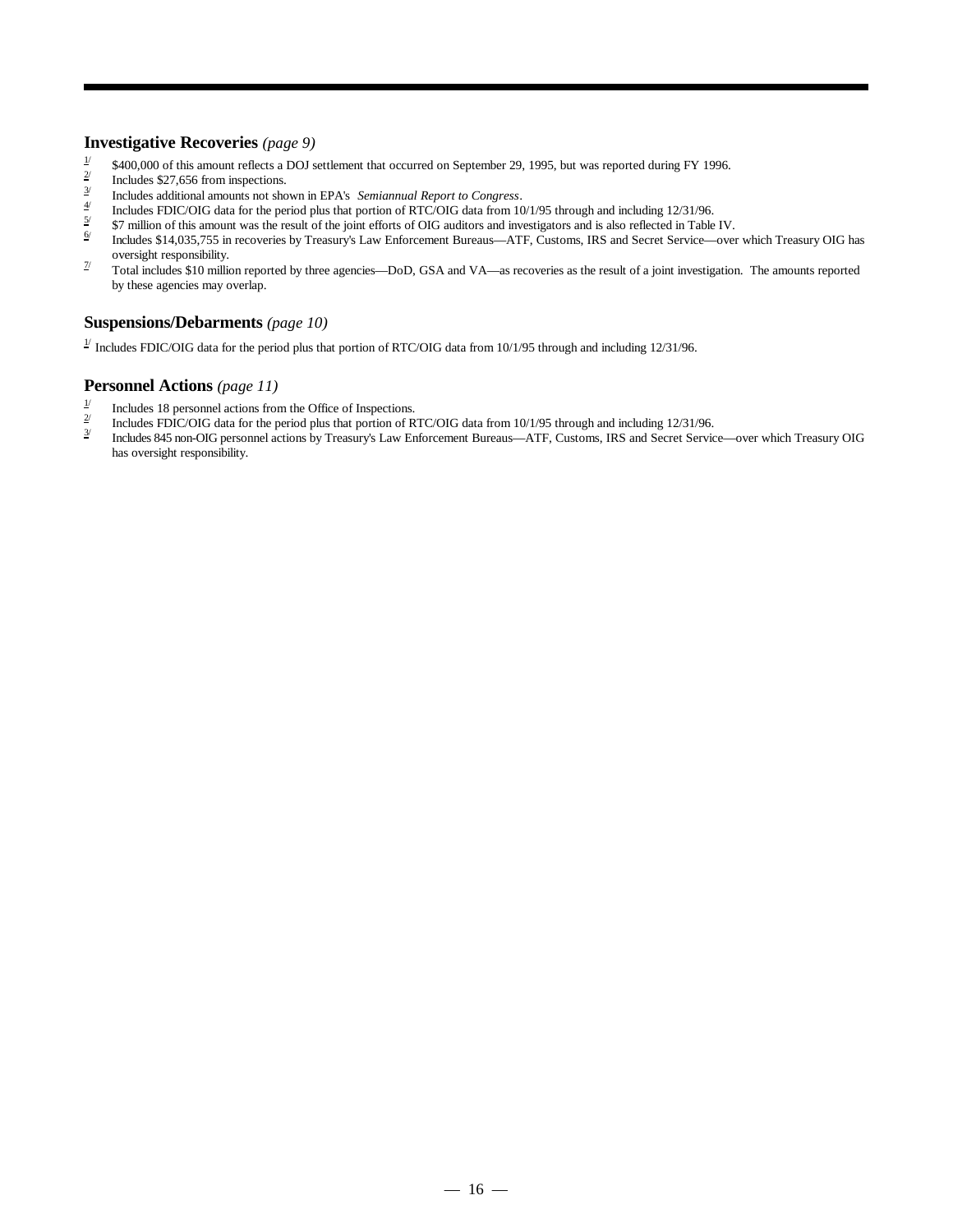#### **MEMBERSHIP OF THE PRESIDENT'S COUNCIL ON INTEGRITY AND EFFICIENCY**

**John A. Koskinen**, Chair, PCIE Deputy Director for Management Criminal Investigative Division OFFICE OF PERSONNEL MANAGEMENT OFFICE OF MANAGEMENT AND BUDGET FEDERAL BUREAU OF INVESTIGATION 1900 E Street, NW, Room 6400 17th & Pennsylvania Ave., NW Ninth St. & Pennsylvania Ave., NW Washington, D.C. 20415-0001 Washington, D.C. 20503 Room 7116

**June Gibbs Brown**, Inspector General 330 Independence Ave., SW, Rm. 5250 Washington, D.C. 20201 Washington, D.C. 20434-0001

**Thomas D. Blair**, Inspector General Vice Chair, ECIE 500 C Street, SW, Suite 505 955 L'Enfant Plaza, Room 7600 Washington, D.C. 20472 Mail Stop: 905 Washington, D.C. 20560

Washington, D.C. 20405 **Jeffrey Rush, Jr.**, Inspector General AGENCY FOR INTERNATIONAL DEVELOPMENT 320 21st St., NW, Rm. 5756 NS Washington, D.C. 20523-0060

**— — —**

DEPARTMENT OF AGRICULTURE Room 117-W 1400 Independence Ave., SW Washington, D.C. 20250-2301

CENTRAL INTELLIGENCE AGENCY Room 2X30 New Headquarters Washington, D.C. 20505

DEPARTMENT OF COMMERCE 14th & Constitution Ave., NW, Rm. 7898C Washington, D.C. 20230

CORPORATION FOR NATIONAL SERVICE 1201 New York Ave., NW, Suite 8100 Washington, D.C. 20525

DEPARTMENT OF DEFENSE 400 Army Navy Drive, Room 1000 Arlington, VA 22202-2884

**Thomas R. Bloom**, Inspector General DEPARTMENT OF EDUCATION 330 C Street, SW, Room 4006 Washington, D.C. 20202-1510

DEPARTMENT OF ENERGY 1000 Independence Ave., SW, Rm. 5D-039 Washington, D.C. 20585

ENVIRONMENTAL PROTECTION AGENCY 401 M Street, SW, Rm. NE3309 (2410) Washington, D.C. 20460

Washington, D.C. 20535

DEPT. OF HEALTH & HUMAN SERVICES **Gaston L. Gianni, Jr.**, Inspector General 1730 M Street, NW, Suite 300 Vice Chair, PCIE FEDERAL DEPOSIT INSURANCE CORPORATION Washington, D.C. 20036<br>330 Independence Ave., SW, Rm. 5250 801 17th St., NW, Room 1096

SMITHSONIAN INSTITUTION FEDERAL EMERGENCY MANAGEMENT AGCY. Chicago, IL 60611-2092 **George J. Opfer**, Inspector General

> **William R. Barton**, Inspector General GENERAL SERVICES ADMINISTRATION Washington, D.C. 20416 18th and F Streets, NW, Room 5340

Washington, D.C. 20005-3917 **Roger C. Viadero**, Inspector General **Stephen D. Potts**, Director OFFICE OF GOVERNMENT ETHICS Altmeyer Building, Suite 300 1201 New York Avenue, NW, Suite 500 Baltimore, MD 21235

> **Susan Gaffney**, Inspector General DEPARTMENT OF HOUSING AND URBAN DEPARTMENT OF STATE

**Wilma Lewis**, Inspector General DEPARTMENT OF THE INTERIOR

10th Street and Constitution Avenue, NW 1500 Pennsylvania Avenue, NW 1500 Pennsylvania Avenue, NW Washington, D.C. 20530 **Room 2412 Main Treasury Builder Michael R. Bromwich**, Inspector General DEPARTMENT OF JUSTICE Room 4706, Main Justice Building DEPARTMENT OF THE TREASURY

**Eleanor Hill**, Inspector General **Room S-1303** Inspector General **Eleanor Hill**, Inspector General 200 Constitution Avenue, NW **INSPERTMENT OF V Charles C. Masten**, Inspector General DEPARTMENT OF LABOR

> NATIONAL AERONAUTICS & SPACE ADMIN. **Roberta L. Gross**, Inspector General 300 E Street, SW, Code W, Room 8V69 Washington, D.C. 20546

**John C. Layton**, Inspector General **MUCLEAR REGULATORY COMMISSION Hubert T. Bell**, Inspector General Mail Stop T5 D28 Washington, D.C. 20555

Office of Federal Financial Management **Nikki L. Tinsley**, Acting Inspector General **G. Edward DeSeve**, Controller OFFICE OF MANAGEMENT AND BUDGET 17th St. & Pennsylvania Ave., NW Room 260 Washington, D.C. 20503

**Robert Bryant**, Assistant Director **Patrick E. McFarland**, Inspector General

**Kathleen Day Koch**, Special Counsel OFFICE OF SPECIAL COUNSEL

**Martin J. Dickman**, Inspector General RAILROAD RETIREMENT BOARD 844 North Rush Street, Room 450

**James F. Hoobler**, Inspector General SMALL BUSINESS ADMINISTRATION 409 3rd Street, SW, 7th Floor

**David C. Williams**, Inspector General SOCIAL SECURITY ADMINISTRATION 6401 Security Boulevard

**Jacquelyn Williams-Bridgers**, Inspector General

Washington, D.C. 20410-4500 2201 C Street, NW, Room 6817 **Frederick P. Hitz**, Inspector General DEVELOPMENT ARMS CONTROL AND DISARMAMENT AGENCY 451 7th Street, SW, Room 8256 UNITED STATES INFORMATION AGENCY Washington, D.C. 20520-6817

Washington, D.C. 20240 400 Seventh Street, SW, Room 9210 **Frank DeGeorge**, Inspector General 1849 C Street, NW, Mail Stop 5341 DEPARTMENT OF TRANSPORTATION **Kenneth Mead**, Inspector General Washington, D.C. 20590

> Room 2412 Main Treasury Building **Valerie Lau**, Inspector General Washington, D.C. 20220

DEPARTMENT OF VETERANS AFFAIRS Washington, D.C. 20210 810 Vermont Avenue, NW, Room 1114TW **William T. Merriman**, Deputy Washington, D.C. 20420

> **NOTE:** *OIG semiannual reports are available electronically on the PCIE website, IGnet, at*

**http://www.sba.gov/ignet**.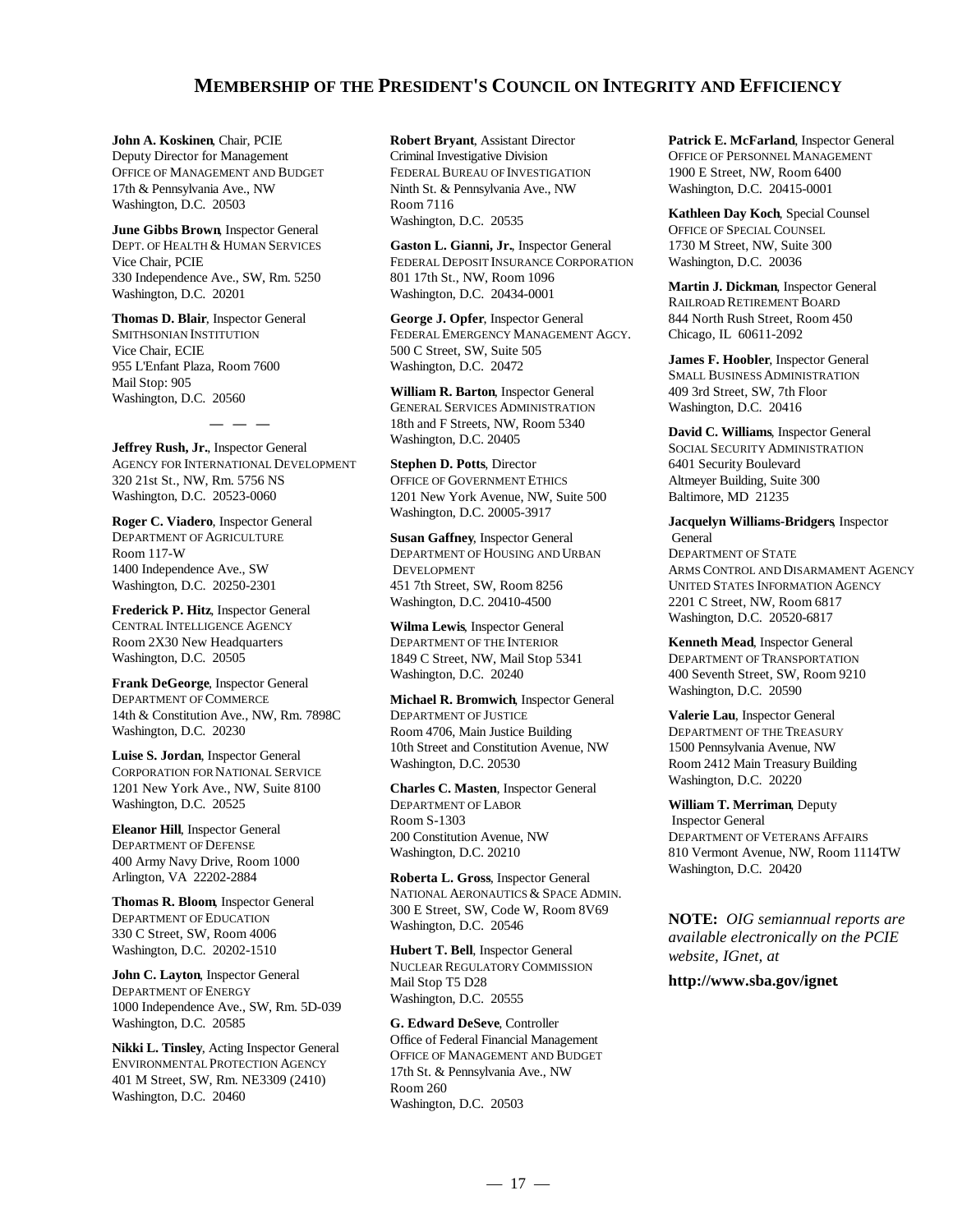## **INSPECTOR GENERAL HOTLINE NUMBERS**

## **- PCIE Members -**

**AGENCY FOR INTERNATIONAL FEDERAL EMERGENCY OFFICE OF PERSONNEL DEVELOPMENT MANAGEMENT AGENCY MANAGEMENT**

800-230-6539 or 703-875-4999

**DEPARTMENT OF AGRICULTURE GENERAL SERVICES** 800-424-9121 or 202-690-1622 (TDD) 202-690-1202

800-424-5197 or 202-482-2495 (TDD) 202-854-8407

**CORPORATION FOR NATIONAL DEPARTMENT OF HOUSING &** 800-452-8210

800-424-9098 or 703-604-8456

**DEPARTMENT OF EDUCATION DEPARTMENT OF JUSTICE** 800-647-8733 or 202-205-5770

800-541-1625 or 202-586-4073

**AGENCY ADMINISTRATION** 202-260-4977

**FEDERAL DEPOSIT INSURANCE NUCLEAR REGULATORY CORPORATION COMMISSION** 800-964-FDIC or 800-964-3342

800-323-8603

**ADMINISTRATION OFFICE OF SPECIAL COUNSEL** 800-424-5210 or 202-501-1780

**DEPARTMENT OF COMMERCE DEPARTMENT OF HEALTH & HUMAN SERVICES** 800-HHS-TIPS

800-347-3735 or 202-708-4200

**DEPARTMENT OF DEFENSE DEPARTMENT OF THE INTERIOR SOCIAL SECURITY ADMINISTRATION** 800-424-5081 or 703-235-9399

800-869-4499

**DEPARTMENT OF ENERGY DEPARTMENT OF LABOR AGENCY** 800-347-3756 or 202-219-5227

**ENVIRONMENTAL PROTECTION NATIONAL AERONAUTICS & SPACE** 800-424-9183

800-233-3497

202-606-2423 (fraud, waste & abuse) or 202-418-3300 (health care fraud)

800-872-9855 (disclosure hotline) or 800-572-2249 (whistleblower protection) or 800-85-HATCH (Hatch Act information)

**RAILROAD RETIREMENT BOARD** 800-772-4258

**SERVICE URBAN DEVELOPMENT SMALL BUSINESS ADMINISTRATION** 800-767-0385 or 202-205-7151

> 800-269-0271 (employee-related) 800-772-1213 ((SSA program-related)

**DEPARTMENT OF STATE ARMS CONTROL AND DISARMAMENT**

**UNITED STATES INFORMATION AGENCY** 202-647-3320 (collect calls accepted)

**DEPARTMENT OF TRANSPORTATION** 800-424-9071 or 202-366-1461

**DEPARTMENT OF THE TREASURY** 800-359-3898

**DEPARTMENT OF VETERANS AFFAIRS** 800-488-8244 or 202-565-8644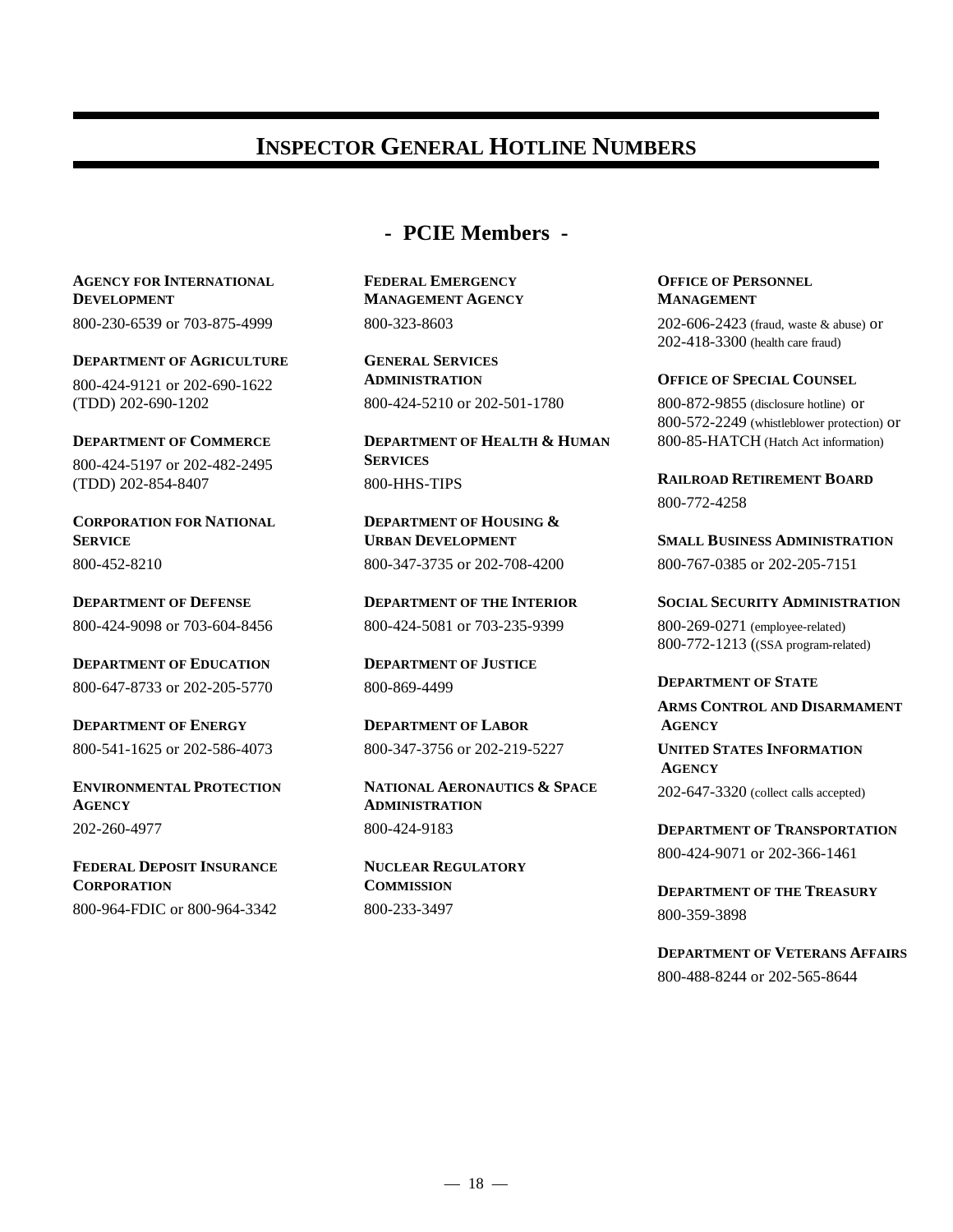## **The Executive Council on Integrity and Efficiency**

*The Executive Council on Integrity and Efficiency (ECIE), comprised primarily of the agency head appointed IGs, was created by Presidential executive order on May 11, 1992. The ECIE has the same mission as the PCIE: to address integrity, economy and effectiveness issues that transcend individual government agencies; and to increase the professionalism and effectiveness of IG personnel throughout the government. The ECIE is also chaired by the Deputy Director for Management of the Office of Management and Budget. In addition to the agency-head appointed IGs, members include the Controller of the Office of Federal Financial Management, the Special Counsel of the Office of Special Counsel, the Director of the Office of Government Ethics, the Deputy Director of the Office of Personnel Management, and a representative of the Director of the Federal Bureau of Investigation.*

*The following report summarizes the statistical accomplishments of the ECIE IGs for Fiscal Year 1996.*

## **AUDITS AND INSPECTIONS**

The tables on the following pages demonstrate the impact of OIG audits and inspections. The tables summarize key statistical accomplishments reported in the individual IG semiannual reports to the Congress for the 6-month periods ending March 31 and Sep tember 30, 1996. The statistical accomplishments relate to recommendations that funds be put to better use; management decisions on recommendations that funds be put to better use; questioned costs; an d management decisions on questioned costs.

#### **RECOMMENDATIONS THAT FUNDS BE PUT TO BETTER USE**

The IG Act defines a recommendation that funds b e put to better use as "a recommendation by the Offic e that funds could be used more efficiently if manage ment of an establishment took actions to implemen t and complete the recommendation, including (A) reductions in outlays; (B) deobligations of funds from

programs or operations; (C) withdrawal of interest subsidy costs on loans or loan guarantees, insurance, or bonds; (D) costs not incurred by implementin g recommended improvements related to the operations of the establishment, a contractor, or grantee; (E ) avoidance of unnecessary expenditures noted in pre award reviews of contract or grant agreements; or (F) any other savings which are specifically identified."

During FY 1996, ECIE member audits recommended that about \$136 million be put to better use *(Table I)*.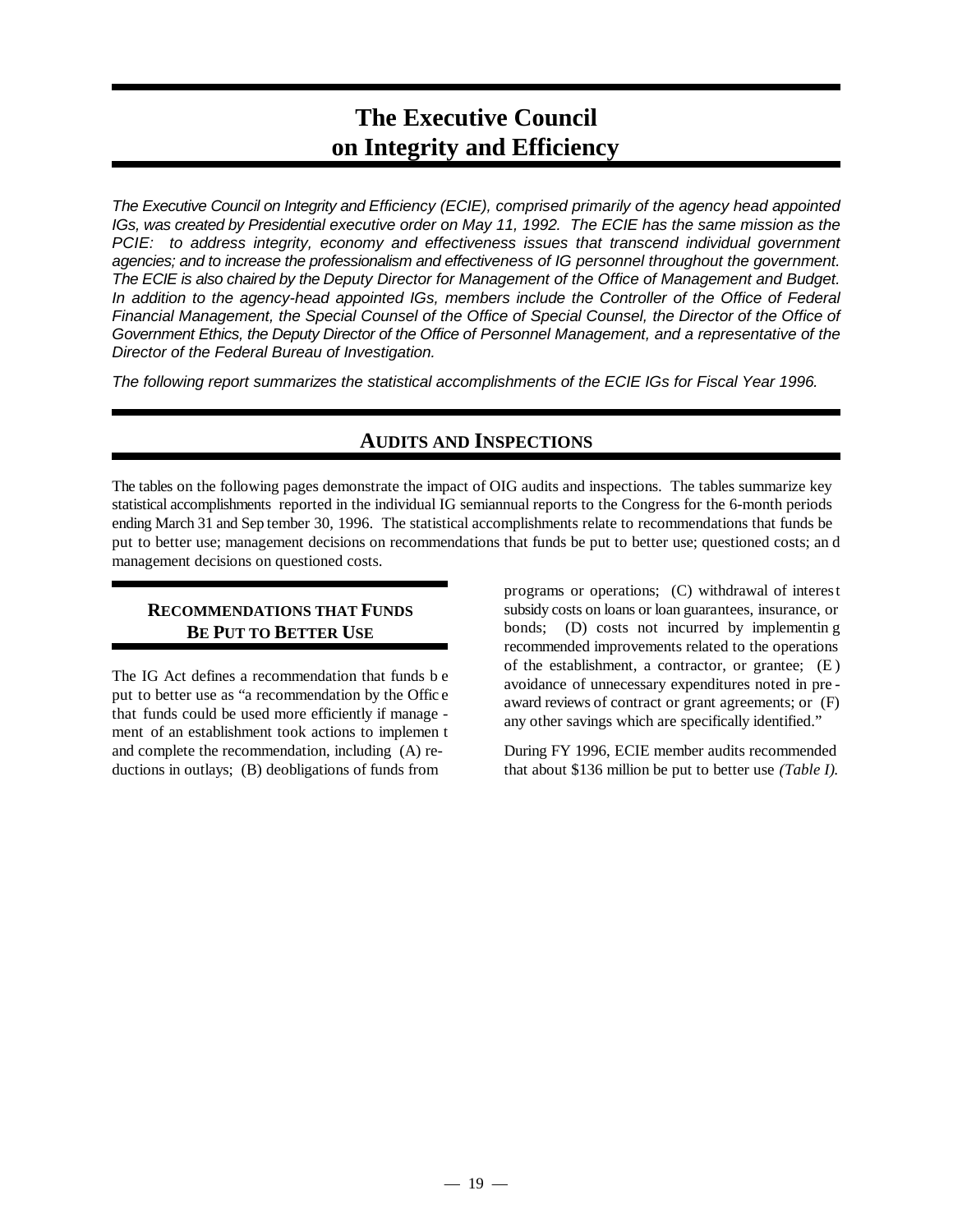| Table I.<br>RECOMMENDATIONS THAT FUNDS BE PUT TO BETTER USE<br><b>FY 1996</b>                      |                                          |                                             |            |  |  |
|----------------------------------------------------------------------------------------------------|------------------------------------------|---------------------------------------------|------------|--|--|
| <b>Entity</b><br><b>Total</b><br><b>Total</b><br>Entity                                            |                                          |                                             |            |  |  |
| Appalachian Regional Commission (ARC)                                                              | \$2,611,000                              | Legal Services Corporation (LSC)            |            |  |  |
| Commodity Futures Trading Commission (CFTC)                                                        |                                          | National Archives and Records Adm. (NARA)   | 89,000     |  |  |
| <b>Consumer Product Safety Commission (CPSC)</b>                                                   |                                          | National Credit Union Administration (NCUA) |            |  |  |
| Corporation for Public Broadcasting (CPB)                                                          | 139,000                                  | National Endowment for the Arts (NEA)       |            |  |  |
| Equal Employment Oppty. Commission (EEOC)                                                          |                                          | Nat. Endowment for the Humanities (NEH)     | 16,000     |  |  |
| Farm Credit Administration (FCA)<br>53,400<br>National Labor Relations Board (NLRB)                |                                          |                                             |            |  |  |
| Federal Communications Commission (FCC)<br>1,780,646<br>Nat. Railroad Passenger Corporation (NRPC) |                                          |                                             |            |  |  |
| Federal Election Commission (FEC)                                                                  |                                          | National Science Foundation (NSF)           | 41,603,481 |  |  |
| Federal Housing Finance Board (FHFB)                                                               | -                                        | Panama Canal Commission (PCC)               |            |  |  |
| Federal Labor Relations Authority (FLRA)                                                           | 12,850                                   | Peace Corps (PC)                            |            |  |  |
| Federal Maritime Commission (FMC)                                                                  |                                          | Pension Benefit Guaranty Corporation (PBGC) |            |  |  |
| Federal Reserve Board (FRB)                                                                        |                                          | Securities and Exchange Commission (SEC)    |            |  |  |
| Federal Trade Commission (FTC)                                                                     |                                          | Smithsonian Institution (SI)                |            |  |  |
| Government Printing Office (GPO)                                                                   |                                          | Tennessee Valley Authority (TVA)            | 39,184,524 |  |  |
| International Trade Commission (ITC)                                                               | U.S. Postal Service (USPS)<br>50,450,426 |                                             |            |  |  |
| <b>TOTAL</b><br>\$135940327                                                                        |                                          |                                             |            |  |  |

Table II (page 21) reports on the status of FY 1996 management decisions on OIG audit recommendations that funds be put to better use. Entity managers agreed with \$87 million in recommendations that funds be put to better use.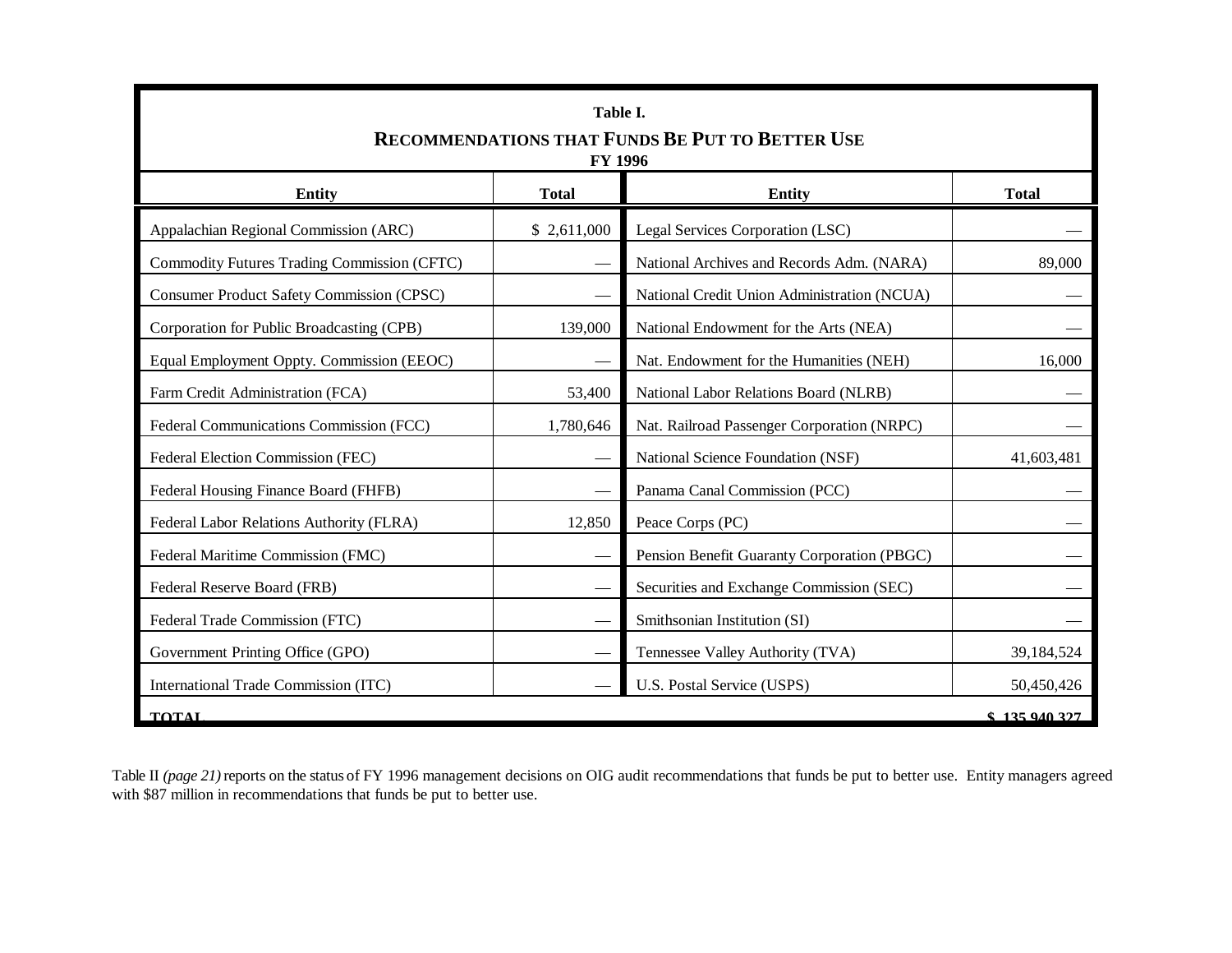| Table II.                                      |                                                                                                                                                                                            |               |                 |              |               |  |  |
|------------------------------------------------|--------------------------------------------------------------------------------------------------------------------------------------------------------------------------------------------|---------------|-----------------|--------------|---------------|--|--|
| <b>MANAGEMENT DECISIONS ON RECOMMENDATIONS</b> |                                                                                                                                                                                            |               |                 |              |               |  |  |
| THAT FUNDS BE PUT TO BETTER USE<br>FY 1996     |                                                                                                                                                                                            |               |                 |              |               |  |  |
| <b>Entity</b>                                  | No Mgmt. Dec.<br>Recs. Issued in<br><b>Recs. Agreed</b><br><b>Recs. Not Agreed</b><br>No Mgmt. Dec.<br><b>Start FY 1996</b><br><b>End FY 1996</b><br>FY 1996<br>to by Mgmt.<br>to by Mgmt. |               |                 |              |               |  |  |
| <b>ARC</b>                                     | \$<br>28,000                                                                                                                                                                               | \$2,611,000   | 2,639,000<br>\$ |              |               |  |  |
| <b>CFTC</b>                                    |                                                                                                                                                                                            |               |                 |              |               |  |  |
| <b>CPSC</b>                                    |                                                                                                                                                                                            |               |                 |              |               |  |  |
| <b>CPB</b>                                     |                                                                                                                                                                                            | 139,000       | 139,000         |              |               |  |  |
| <b>EEOC</b>                                    |                                                                                                                                                                                            |               |                 |              |               |  |  |
| <b>FCA</b>                                     |                                                                                                                                                                                            | 53,400        |                 |              | 53,400        |  |  |
| <b>FCC</b>                                     |                                                                                                                                                                                            | 1,780,646     |                 |              | 1,780,646     |  |  |
| <b>FEC</b>                                     |                                                                                                                                                                                            |               |                 |              |               |  |  |
| <b>FHFB</b>                                    |                                                                                                                                                                                            |               |                 |              |               |  |  |
| <b>FLRA</b>                                    |                                                                                                                                                                                            | 12,850        | 12,850          |              |               |  |  |
| <b>FMC</b>                                     |                                                                                                                                                                                            |               |                 |              |               |  |  |
| <b>FRB</b>                                     |                                                                                                                                                                                            |               |                 |              |               |  |  |
| <b>FTC</b>                                     |                                                                                                                                                                                            |               |                 |              |               |  |  |
| <b>GPO</b>                                     | 4,796,898                                                                                                                                                                                  |               | 177,000         |              | 4,619,898     |  |  |
| <b>ITC</b>                                     |                                                                                                                                                                                            |               |                 |              |               |  |  |
| <b>LSC</b>                                     |                                                                                                                                                                                            |               |                 |              |               |  |  |
| <b>NARA</b>                                    |                                                                                                                                                                                            | 89,000        | 89,000          |              |               |  |  |
| <b>NCUA</b>                                    |                                                                                                                                                                                            |               |                 |              |               |  |  |
| <b>NEA</b>                                     |                                                                                                                                                                                            |               |                 |              |               |  |  |
| <b>NEH</b>                                     |                                                                                                                                                                                            | 16,000        | 16,000          |              |               |  |  |
| $NLRB$                                         |                                                                                                                                                                                            |               |                 |              |               |  |  |
| <b>NRPC</b>                                    |                                                                                                                                                                                            |               |                 |              |               |  |  |
| <b>NSF</b>                                     | 9,925,000                                                                                                                                                                                  | 41,603,481    | 9,669,381       | 4,474,000    | 37,385,100    |  |  |
| PCC                                            | 77,000                                                                                                                                                                                     |               |                 | 77,000       |               |  |  |
| ${\rm P}{\bf C}$                               |                                                                                                                                                                                            |               |                 |              |               |  |  |
| PBGC                                           |                                                                                                                                                                                            |               |                 |              |               |  |  |
| <b>SEC</b>                                     |                                                                                                                                                                                            |               |                 |              |               |  |  |
| $\rm{SI}$                                      | 276,000                                                                                                                                                                                    |               |                 |              | 276,000       |  |  |
| <b>TVA</b>                                     | 3,875,754                                                                                                                                                                                  | 39,184,524    | 35,475,398      | 1,772,371    | 5,722,509     |  |  |
| <b>USPS</b>                                    | 106,258,257                                                                                                                                                                                | 50,450,426    | 38,943,559      | 27,436,034   | 90,329,090    |  |  |
| <b>TOTALS</b>                                  | \$125,236,909                                                                                                                                                                              | \$135,940,327 | \$87,161,188    | \$33,759,405 | \$140,166,643 |  |  |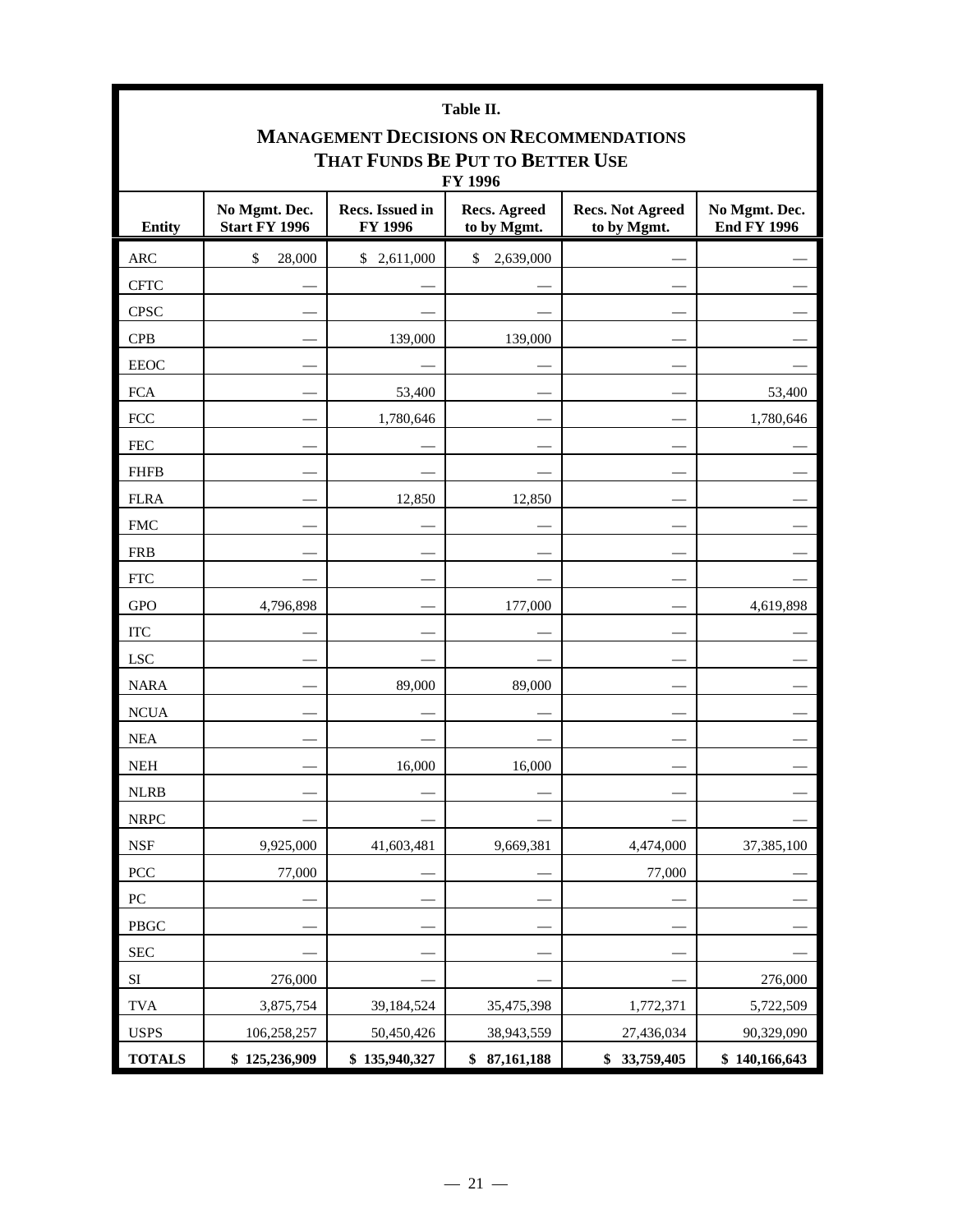## **QUESTIONED COSTS**

The IG Act defines a questioned cost as "a cost that is questioned by the Office because of (A) an alleged violation or provision of law, regulation, contract, grant, or cooperative

agreement, or other agreement or document governing the expenditure of funds; (B) a finding that, at the time of the audit, such cost is not supported by adequate documentation; or (C) a finding that the expendit ure of funds for the intended purpose is unnecessary or unreasonable."

Table III *(below)* and Table IV *(page 23)* present, respectively, the total costs questioned by OIGs in FY 1996 and the total amount of management decisions to disallow costs questioned by OIGs. During FY 1996, OIG audits resulted in approximately \$292 million in questioned costs.

| Table III.<br><b>QUESTIONED COSTS</b><br>FY 1996 |               |               |                   |
|--------------------------------------------------|---------------|---------------|-------------------|
| <b>Entity</b>                                    | <b>Total</b>  | <b>Entity</b> | <b>Total</b>      |
| <b>ARC</b>                                       | \$<br>160,000 | <b>LSC</b>    | 6,557             |
| <b>CFTC</b>                                      |               | <b>NARA</b>   | 272,000,000       |
| <b>CPSC</b>                                      |               | <b>NCUA</b>   | 586               |
| <b>CPB</b>                                       |               | <b>NEA</b>    | 531,953           |
| <b>EEOC</b>                                      | 62,000        | <b>NEH</b>    | 228,004           |
| <b>FCA</b>                                       |               | <b>NLRB</b>   |                   |
| <b>FCC</b>                                       | 297,041       | <b>NRPC</b>   | 5,556,849         |
| <b>FEC</b>                                       |               | <b>NSF</b>    | 4,993,767         |
| <b>FHFB</b>                                      | 1,553         | <b>PCC</b>    | 730,877           |
| <b>FLRA</b>                                      | 20,960        | PC            | 57,403            |
| <b>FMC</b>                                       |               | PBGC          | 410,139           |
| <b>FRB</b>                                       |               | <b>SEC</b>    |                   |
| <b>FTC</b>                                       |               | SI            |                   |
| <b>GPO</b>                                       | 302,663       | <b>TVA</b>    | 5,155,076         |
| <b>ITC</b>                                       |               | <b>USPS</b>   | 1,862,593         |
| <b>TOTAL</b>                                     |               |               | \$<br>292,378,021 |

Table IV reports on the status of FY 1996 management decisions to disallow costs questioned by OIGs. Entity managers agreed with almost \$1.6 billion in questioned costs.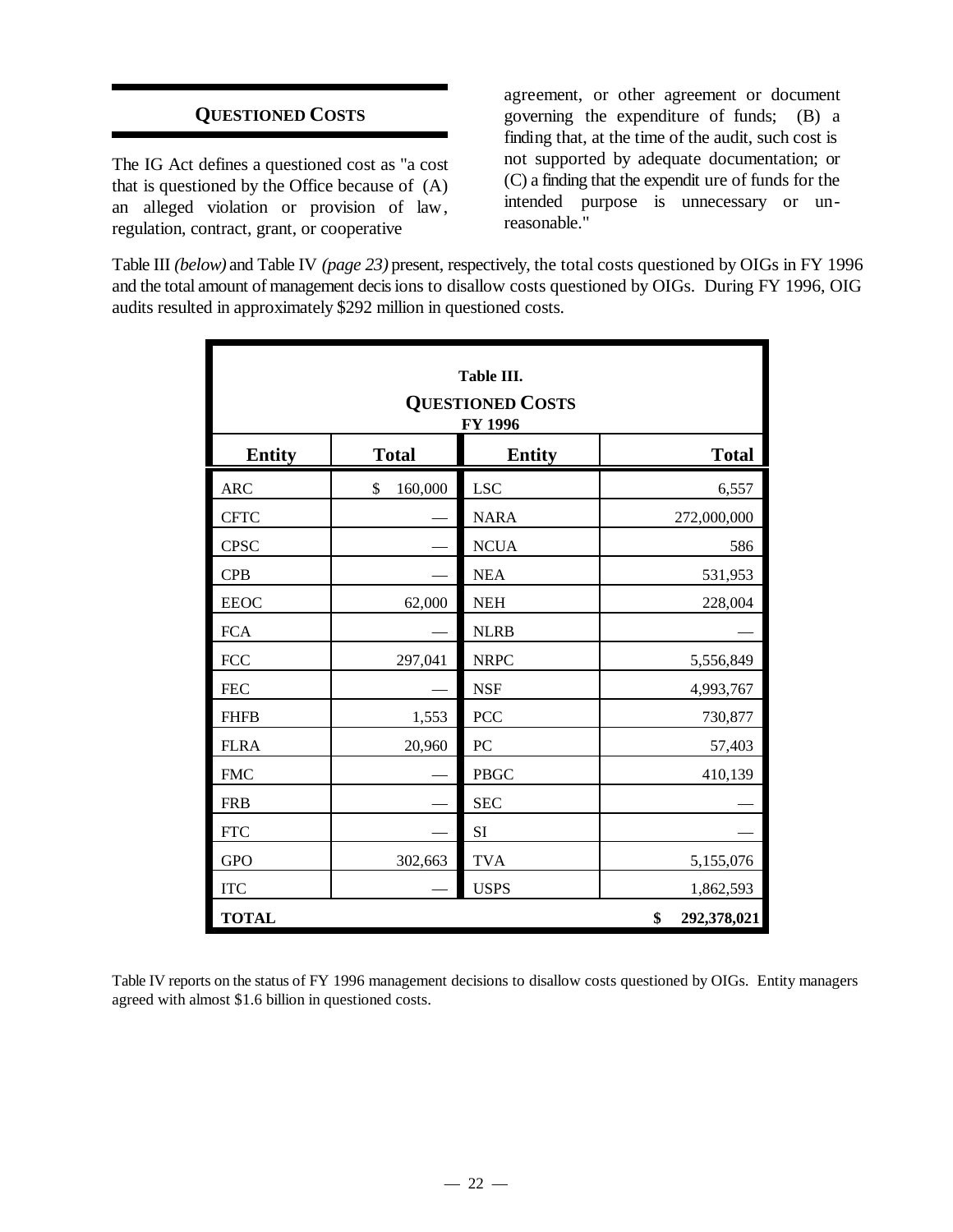| Table IV.<br><b>MANAGEMENT DECISIONS ON AUDITS</b><br>WITH QUESTIONED COSTS<br><b>FY 1996</b> |                                      |                                           |                                                           |                                                  |                                    |
|-----------------------------------------------------------------------------------------------|--------------------------------------|-------------------------------------------|-----------------------------------------------------------|--------------------------------------------------|------------------------------------|
| <b>Entity</b>                                                                                 | No Mgt. Dec.<br><b>Start FY 1996</b> | Recommenda-<br>tions Issued in<br>FY 1996 | <b>Disallowances</b><br>Agreed to by<br><b>Management</b> | <b>Disallowances</b><br>Not Agreed to by<br>Mgt. | No Mgt. Dec.<br><b>End FY 1996</b> |
| <b>ARC</b>                                                                                    | $\$$<br>48,000                       | \$<br>160,000                             | \$<br>21,000                                              | \$<br>34,000                                     | \$<br>153,000                      |
| <b>CFTC</b>                                                                                   |                                      |                                           |                                                           |                                                  |                                    |
| <b>CPSC</b>                                                                                   |                                      |                                           |                                                           |                                                  |                                    |
| <b>CPB</b>                                                                                    |                                      |                                           |                                                           |                                                  |                                    |
| <b>EEOC</b>                                                                                   |                                      | 62,000                                    |                                                           | 62,000                                           |                                    |
| <b>FCA</b>                                                                                    |                                      |                                           |                                                           |                                                  |                                    |
| <b>FCC</b>                                                                                    |                                      | 297,041                                   |                                                           | 297,041                                          |                                    |
| <b>FEC</b>                                                                                    |                                      |                                           |                                                           |                                                  |                                    |
| <b>FHFB</b>                                                                                   | 810                                  | 1,553                                     | 1,986                                                     | 377                                              |                                    |
| <b>FLRA</b>                                                                                   |                                      | 20,960                                    | 20,960                                                    |                                                  |                                    |
| <b>FMC</b>                                                                                    |                                      |                                           |                                                           |                                                  |                                    |
| <b>FRB</b>                                                                                    |                                      |                                           |                                                           |                                                  |                                    |
| <b>FTC</b>                                                                                    |                                      |                                           |                                                           |                                                  |                                    |
| <b>GPO</b>                                                                                    | 289,116                              | 302,663                                   | 208,923                                                   | 48,453                                           | 334,403                            |
| <b>ITC</b>                                                                                    |                                      |                                           |                                                           |                                                  |                                    |
| <b>LSC</b>                                                                                    |                                      | 6,557                                     | 6,557                                                     |                                                  |                                    |
| <b>NARA</b>                                                                                   |                                      | 272,000,000                               | 272,000,000                                               |                                                  |                                    |
| <b>NCUA</b>                                                                                   |                                      | 586                                       | 586                                                       |                                                  |                                    |
| <b>NEA</b>                                                                                    | 32,959                               | 531,953                                   | 47,932                                                    |                                                  | 516,980                            |
| <b>NEH</b>                                                                                    | 228,817                              | 228,004                                   | 382,321                                                   |                                                  | 74,500                             |
| <b>NLRB</b>                                                                                   |                                      |                                           |                                                           |                                                  |                                    |
| <b>NRPC</b>                                                                                   | 20,670,086                           | 5,556,849                                 | 9,063,958                                                 | 16,398,381                                       | 764,596                            |
| $\operatorname{NSF}$                                                                          | 6,158,529                            | 4,993,767                                 | 949,795                                                   | 756,336                                          | 4,914,076                          |
| PCC                                                                                           | 3,977,078                            | 730,877                                   | 550,042                                                   | 4,012,425                                        | 145,488                            |
| ${\rm P}{\bf C}$                                                                              | 78,686                               | 57,403                                    | 12,502                                                    |                                                  | 123,587                            |
| <b>PBGC</b>                                                                                   |                                      | 410,139                                   | 410,139                                                   |                                                  |                                    |
| <b>SEC</b>                                                                                    | 436                                  |                                           | 38                                                        | 398                                              |                                    |
| $\rm SI$                                                                                      |                                      |                                           |                                                           |                                                  |                                    |
| <b>TVA</b>                                                                                    | 2,330,876                            | 5,155,076                                 | 3,163,594                                                 | 4,038,295                                        | 284,063                            |
| <b>USPS</b>                                                                                   | 1,346,419,418                        | 1,862,593                                 | 1,289,976,939                                             | 50,777,491                                       | 7,527,581                          |
| <b>TOTAL</b>                                                                                  | \$1,380,234,811                      | \$292,378,021                             | \$1,576,817,272                                           | \$76,425,197                                     | \$14,838,274                       |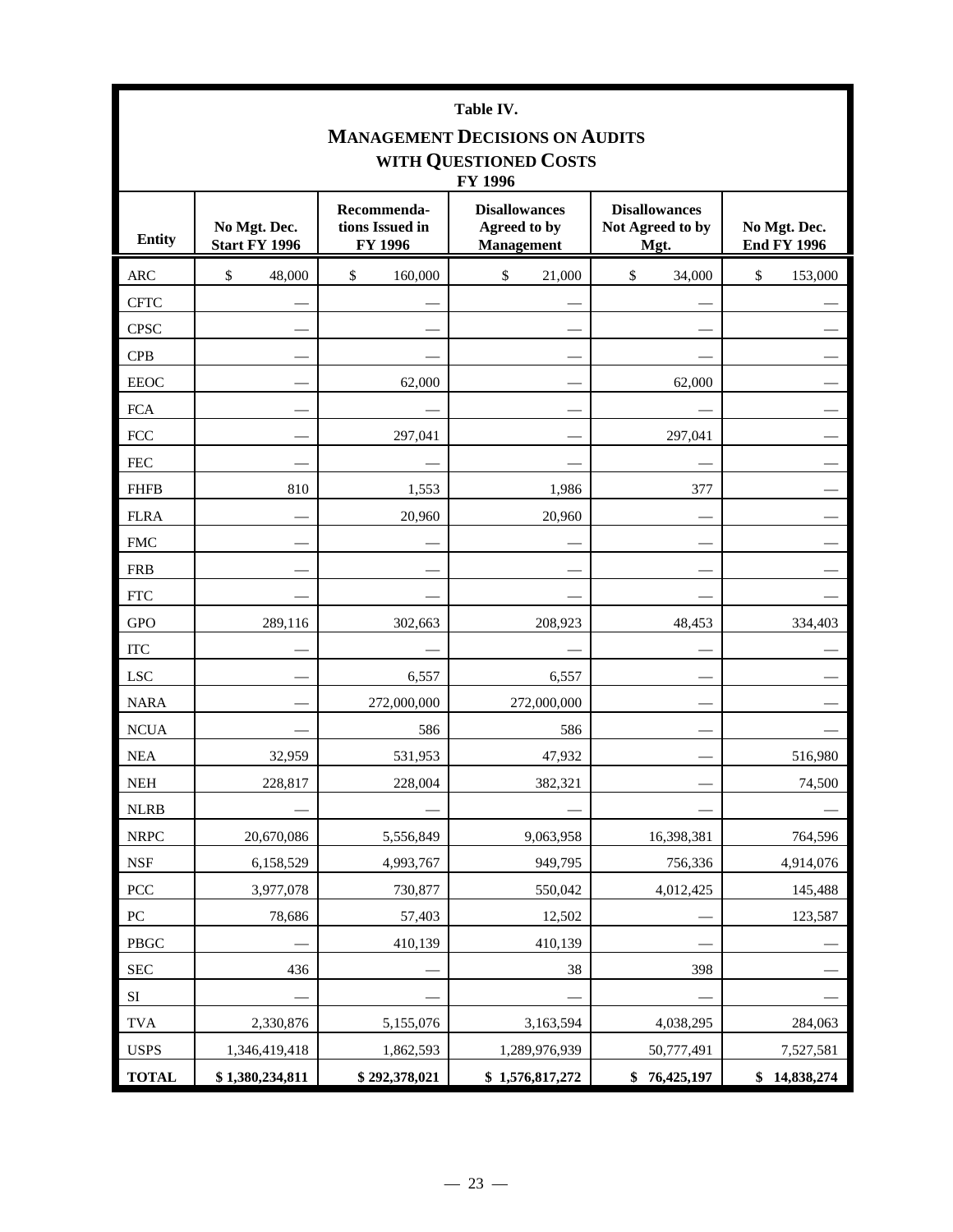## **INVESTIGATIONS**

The following tables illustrate the results obtained through OIG investigations during FY 1996. The y summarize the statistical accomplishments reported by the individual IGs in their semiannual reports to the Congress as of March 31 and September 30, 1996. The accompl ishments— successful criminal prosecutions, administrative sanctions and investigative recoveries— include the results of joint investigations.

| Table V.<br><b>SUCCESSFUL CRIMINAL PROSECUTIONS</b><br>FY 1996 |                |               |                |
|----------------------------------------------------------------|----------------|---------------|----------------|
| <b>Entity</b>                                                  | <b>Total</b>   | <b>Entity</b> | <b>Total</b>   |
| <b>ARC</b>                                                     |                | <b>LSC</b>    | 1              |
| <b>CFTC</b>                                                    |                | <b>NARA</b>   |                |
| <b>CPSC</b>                                                    |                | <b>NCUA</b>   |                |
| <b>CPB</b>                                                     |                | <b>NEA</b>    |                |
| <b>EEOC</b>                                                    | 1              | <b>NEH</b>    |                |
| <b>FCA</b>                                                     |                | <b>NLRB</b>   | 1              |
| <b>FCC</b>                                                     |                | <b>NRPC</b>   | 5              |
| <b>FEC</b>                                                     |                | <b>NSF</b>    | $\overline{2}$ |
| <b>FHFB</b>                                                    |                | <b>PCC</b>    | 1              |
| <b>FLRA</b>                                                    |                | PC            | 1              |
| <b>FMC</b>                                                     |                | <b>PBGC</b>   |                |
| <b>FRB</b>                                                     |                | <b>SEC</b>    |                |
| <b>FTC</b>                                                     | 1              | SI            | $\overline{2}$ |
| <b>GPO</b>                                                     | $\overline{2}$ | <b>TVA</b>    | 24             |
| <b>ITC</b>                                                     |                | <b>USPS</b>   | 9,095          |
| <b>TOTAL</b><br>9,136                                          |                |               |                |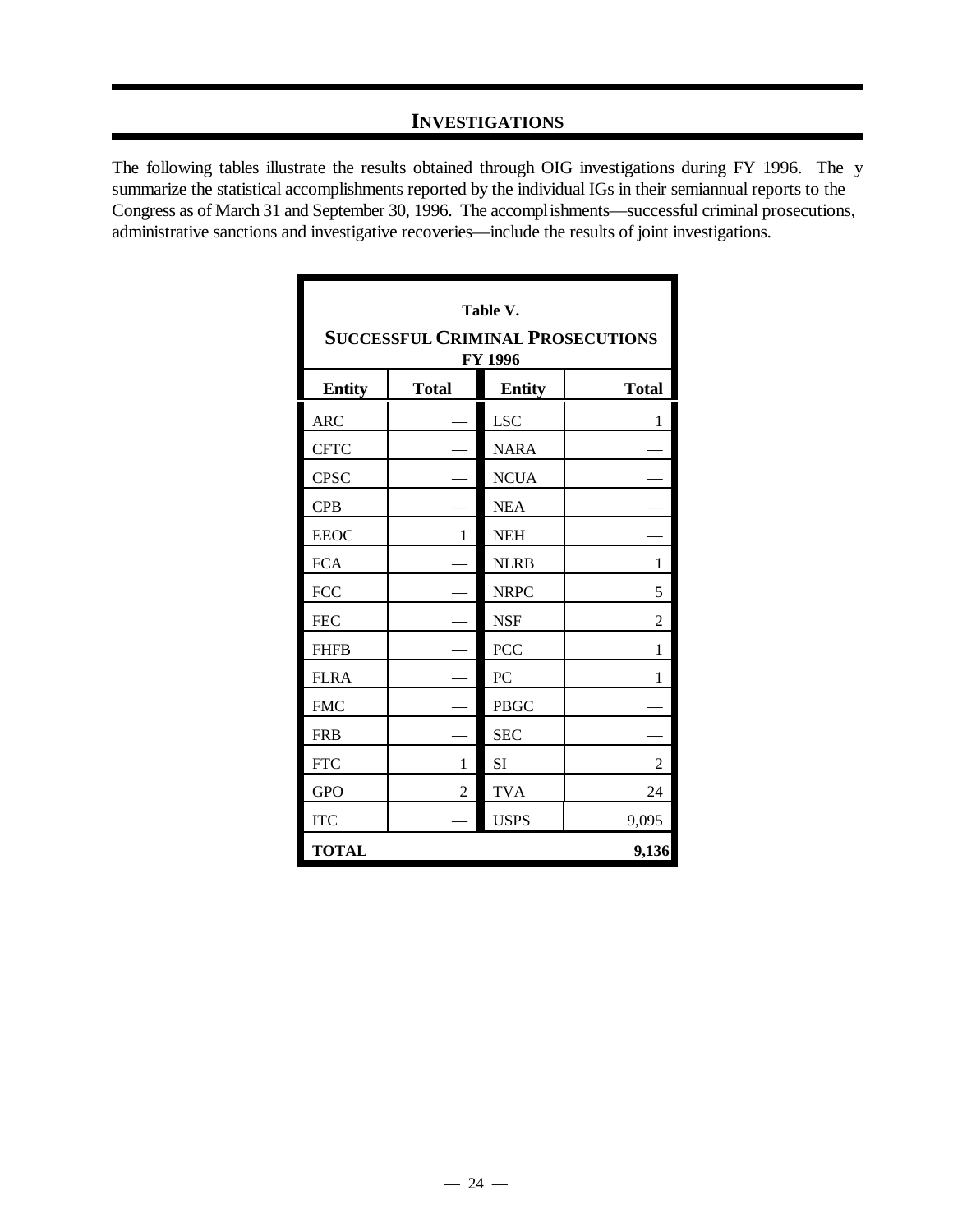| <b>Table VI.</b><br><b>PERSONNEL ACTIONS</b><br>FY 1996 |              |               |              |
|---------------------------------------------------------|--------------|---------------|--------------|
| <b>Entity</b>                                           | <b>Total</b> | <b>Entity</b> | <b>Total</b> |
| <b>ARC</b>                                              |              | <b>LSC</b>    |              |
| <b>CFTC</b>                                             |              | <b>NARA</b>   | 5            |
| <b>CPSC</b>                                             | 2            | <b>NCUA</b>   | 1            |
| <b>CPB</b>                                              |              | <b>NEA</b>    |              |
| <b>EEOC</b>                                             | 1            | <b>NEH</b>    |              |
| <b>FCA</b>                                              |              | <b>NLRB</b>   | 1            |
| <b>FCC</b>                                              |              | <b>NRPC</b>   | 9            |
| <b>FEC</b>                                              |              | <b>NSF</b>    | 16           |
| <b>FHFB</b>                                             | 1            | PCC           | 9            |
| <b>FLRA</b>                                             |              | PC            | 4            |
| <b>FMC</b>                                              |              | <b>PBGC</b>   | 5            |
| <b>FRB</b>                                              |              | <b>SEC</b>    | 8            |
| <b>FTC</b>                                              | 1            | <b>SI</b>     | 4            |
| <b>GPO</b>                                              | 13           | <b>TVA</b>    | 52           |
| <b>ITC</b>                                              | 2            | <b>USPS</b>   |              |
| <b>TOTAL</b><br>134                                     |              |               |              |

| Table VII.<br><b>SUSPENSIONS/DEBARMENTS</b><br><b>FY 1996</b> |              |  |  |
|---------------------------------------------------------------|--------------|--|--|
| <b>Entity</b>                                                 | <b>Total</b> |  |  |
| <b>GPO</b>                                                    | 23           |  |  |
|                                                               |              |  |  |
| <b>PCC</b>                                                    |              |  |  |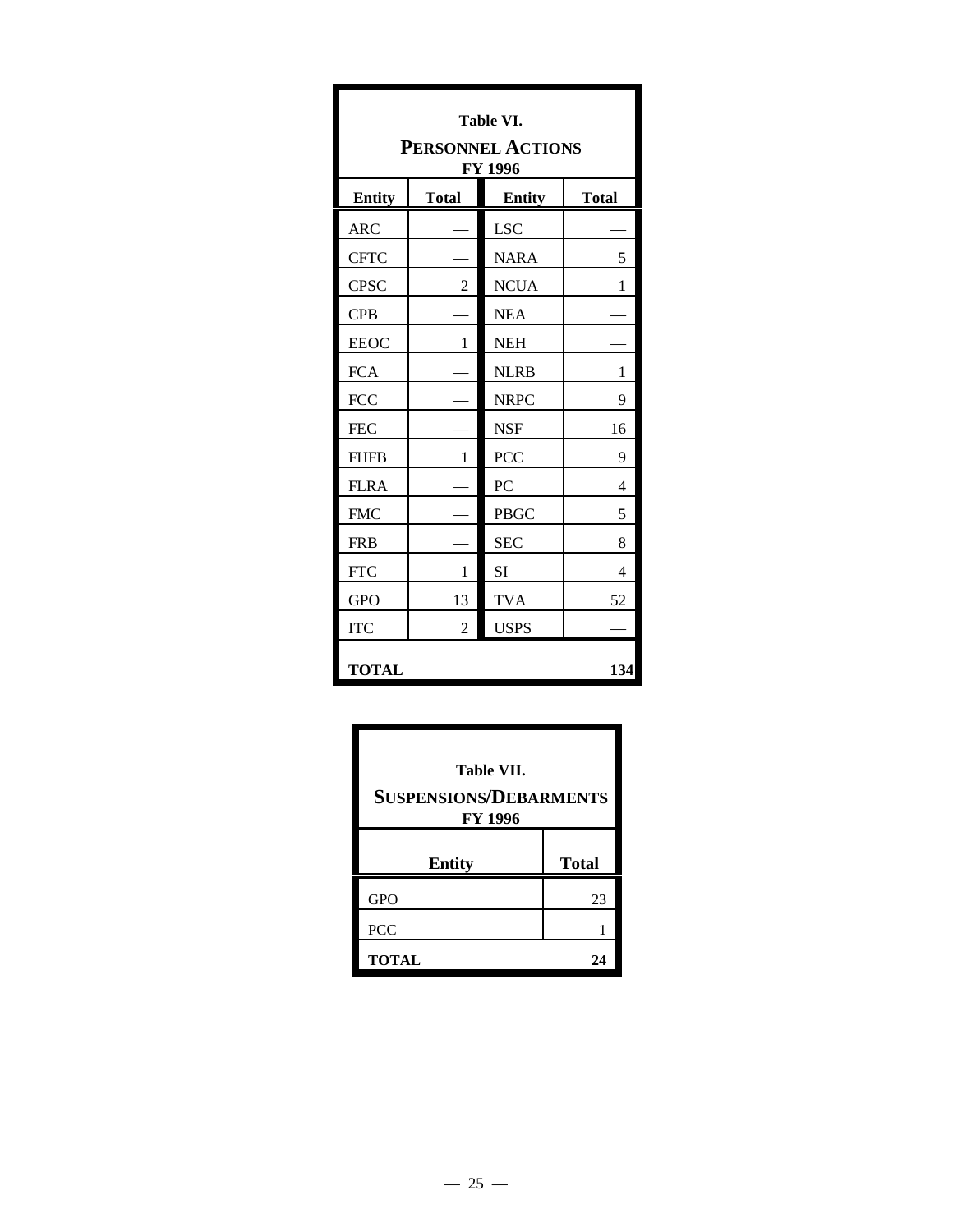| <b>Table VIII.</b><br><b>INVESTIGATIVE RECOVERIES</b> |              |               |                   |  |
|-------------------------------------------------------|--------------|---------------|-------------------|--|
|                                                       | FY 1996      |               |                   |  |
| <b>Entity</b>                                         | <b>Total</b> | <b>Entity</b> | <b>Total</b>      |  |
| <b>ARC</b>                                            | \$           | <b>LSC</b>    | \$<br>21,122      |  |
| <b>CFTC</b>                                           |              | <b>NARA</b>   | 317               |  |
| <b>CPSC</b>                                           |              | <b>NCUA</b>   |                   |  |
| <b>CPB</b>                                            |              | <b>NEA</b>    |                   |  |
| <b>EEOC</b>                                           |              | <b>NEH</b>    |                   |  |
| <b>FCA</b>                                            |              | <b>NLRB</b>   |                   |  |
| <b>FCC</b>                                            | 1,003        | <b>NRPC</b>   | 594,000           |  |
| <b>FEC</b>                                            |              | <b>NSF</b>    | 6,576,984         |  |
| <b>FHFB</b>                                           | 1,635        | <b>PCC</b>    | 458               |  |
| <b>FLRA</b>                                           |              | PC            | 55,139            |  |
| <b>FMC</b>                                            |              | <b>PBGC</b>   | 5,651             |  |
| <b>FRB</b>                                            |              | <b>SEC</b>    |                   |  |
| <b>FTC</b>                                            | 6,400        | SI            | 25,579            |  |
| <b>GPO</b>                                            | 253,558      | <b>TVA</b>    | 3,313,133         |  |
| <b>ITC</b>                                            | 2,244        | <b>USPS</b>   | 100,360,919       |  |
| <b>TOTAL</b>                                          |              |               | \$<br>111,218,142 |  |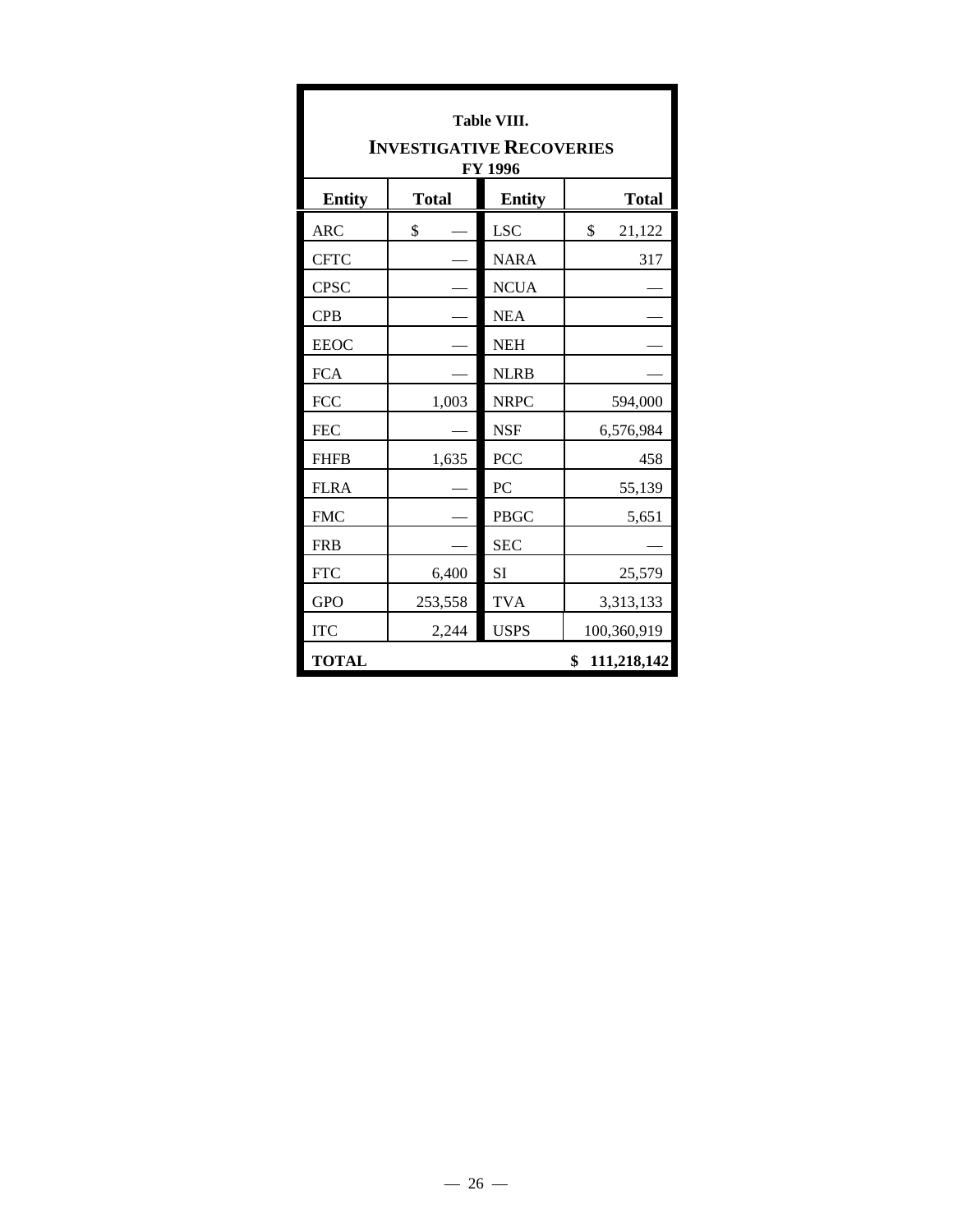#### **MEMBERSHIP OF THE EXECUTIVE COUNCIL ON INTEGRITY AND EFFICIENCY**

**John A. Koskinen**, Chair, ECIE Deputy Director for Management FEDERAL HOUSING FINANCE BOARD<br>OFFICE OF MANAGEMENT AND BUDGET 777 F Street. NW. 1st Floor OFFICE OF MANAGEMENT AND BUDGET 777 F Street, NW, 1st Floor **Stephen D. Potts**, Director Old Executive Office Building Washington, D.C. 20006 OFFICE OF GOVERNMENT ETHICS<br>Washington, D.C. 20503 1201 New York Ave., NW, Suite

**Thomas D. Blair**, Vice Chair, ECIE FEDERAL LABOR RELATIONS AUTHORITY Inspector General, SMITHSONIAN INSTITUTION 607 14th Street, NW, 2nd Floor **G. Edward DeSeve**, Controller Mail Stop 905 17th Street & Pennsylvania Ave., NW<br>
Washington, D.C. 20560 **17th Street & Pennsylvania Ave.**, NW Washington, D.C. 20560 **Tony P. Kominoth**, Inspector General Room 260

**June Gibbs Brown**, Vice Chair, PCIE 800 North Capitol Street, Room 1072<br>Inspector General, DEPARTMENT OF HEALTH AND Washington, D.C. 20573 Inspector General, DEPARTMENT OF HEALTH AND Washington, D.C. 20573 **Kathleen Day Koch**, Special Counsel 330 Independence Ave. SW Rm. 5250 **1730** Brent L. Bowen, Inspector General 1730 M Street, NW, Suite 300 Washington, D.C. 20201 **EDERAL RESERVE SYSTEM** Washington, D.C. 20036-4505

Inspector General, AMTRAK Department of Internal Affairs 400 North Capital Street, NW Washington, DC 20001

**Hubert N. Sparks**, Inspector General APPALACHIAN REGIONAL COMMISSION 1666 Connecticut Ave., NW, Room 215 Washington, DC 20235

**A. Roy Lavik**, Inspector General COMMODITY FUTURES TRADING COMMISSION Three Lafayette Centre 1155 21st Street, NW, Suite 4092 Washington, DC 20581

**Thomas F. Stein**, Inspector General CONSUMER PRODUCT SAFETY COMMISSION 4330 East West Highway Bethesda, MD 20814-4408

**Michael Donovan**, Acting Inspector General CORPORATION FOR PUBLIC BROADCASTING 901 E Street, NW Washington, DC 20004-2006

**Aletha L. Brown**, Inspector General **H. Frank Thomas**, Inspector General **UNITED STATES POSTAL SERVICE**<br>
EQUAL EMPLOYMENT OPPORTUNITY COMMISSION **H. Frank Thomas**, Inspector General 475 L'Enfant Plaza, SW EQUAL EMPLOYMENT OPPORTUNITY COMMISSION **H. Frank Thomas**, Inspector General 475 L'Enfant Plaza, SW 1801 L Street, NW, Suite 3001 NATIONAL CREDIT UNION ADMINISTRATION Washington, D.C. 20260-2100 1801 L Street, NW, Suite 3001 Washington, D.C. 20260-2100 NATIONAL CREDIT UNION ADMINISTRATION Washington, DC 20507

**Eldon W. Stoehr**, Inspector General FARM CREDIT ADMINISTRATION 1501 Farm Credit Drive, Suite 4100 McLean, VA 22102-5090

**Robert Bryant**, Assistant Director Criminal Investigative Division FEDERAL BUREAU OF INVESTIGATION 9th Street & Pennsylvania Ave., NW Washington, DC 20535

**H. Walker Feaster III**, Inspector General FEDERAL COMMUNICATIONS COMMISSION 1919 M Street, NW, Suite 752 Washington, DC 20554

**Lynne A. McFarland**, Inspector General FEDERAL ELECTION COMMISSION 999 E Street, NW, Room 940 Washington, D.C. 20463

**Edward Kelley**, Inspector General

**Robert G. Andary**, Inspector General

FEDERAL MARITIME COMMISSION

**Fred E. Weiderhold, Jr.** Washington, DC 20551 **William C. Forbes**, Inspector General **Brent L. Bowen**, Inspector General FEDERAL RESERVE SYSTEM 2oth Street & Constitution Ave., NW

> **Frederick J. Zirkel**, Inspector General FEDERAL TRADE COMMISSION 6th Street & Pennsylvania Ave., NW

**Thomas Muldoon**, Acting Inspector General GOVERNMENT PRINTING OFFICE North Capitol & H Streets, NW (Stop: IG) Washington, D.C. 20401 **Wayne Robert Poll**, Inspector General

**Jane E. Altenhofen**, Inspector General INTERNATIONAL TRADE COMMISSION 500 E Street, SW, Room 220 Washington, D.C. 20436 **Walter Stachnik**, Inspector General

**Edouard R. Quatrevaux**, Inspector General LEGAL SERVICES CORPORATION 750 First St, NE 10th Floor

**Kelly A. Sisario**, Inspector General NATIONAL ARCHIVES AND RECORDS **ADMINISTRATION** 8601 Adelphi Road, Room 1300 **Karla Wolfe Corcoran** College Park, MD 20740-6000

**H. Frank Thomas**, Inspector General 1775 Duke Street Alexandria, VA 22314-3428

**Edward Johns**, Inspector General NATIONAL ENDOWMENT FOR THE ARTS 1100 Pennsylvania Ave., NW, Rm. 207 Washington, D.C. 20506

**Sheldon L. Bernstein**, Inspector General NATIONAL ENDOWMENT FOR THE HUMANITIES 1100 Pennsylvania Ave., NW, Rm. 801 Washington, D.C. 20506

#### **Robert E. Allen**, Acting

 Inspector General NATIONAL LABOR RELATIONS BOARD 1099 14th Street, NW, Room 9820 Washington, D.C. 20570

**Linda G. Sundro**, Inspector General NATIONAL SCIENCE FOUNDATION 4201 Wilson Boulevard

Arlington, VA 22230

1201 New York Ave., NW, Suite 500 Washington, D.C. 20005-3917

OFFICE OF MANAGEMENT AND BUDGET Washington, DC 20503

OFFICE OF SPECIAL COUNSEL

PANAMA CANAL COMMISSION Section 230 APO AA 34011

Charles C. Maddox, Inspector General PEACE CORPS 1900 K Street, NW, Suite 5302 Washington, D.C. 20526

PENSION BENEFIT GUARANTY CORPORATION 1200 K Street, NW, Suite 470 Washington, D.C. 20005-4026

SECURITIES AND EXCHANGE COMMISSION 450 - 5th Street, NW, Room 7010 Washington, D.C. 20549

George T. Prosser, Inspector General TENNESSEE VALLEY AUTHORITY 400 W. Summit Hill Dr., Rm. ET 4H Knoxville, TN 37902-1499

Inspector General

Note: The members listed are those in service as of January 1997.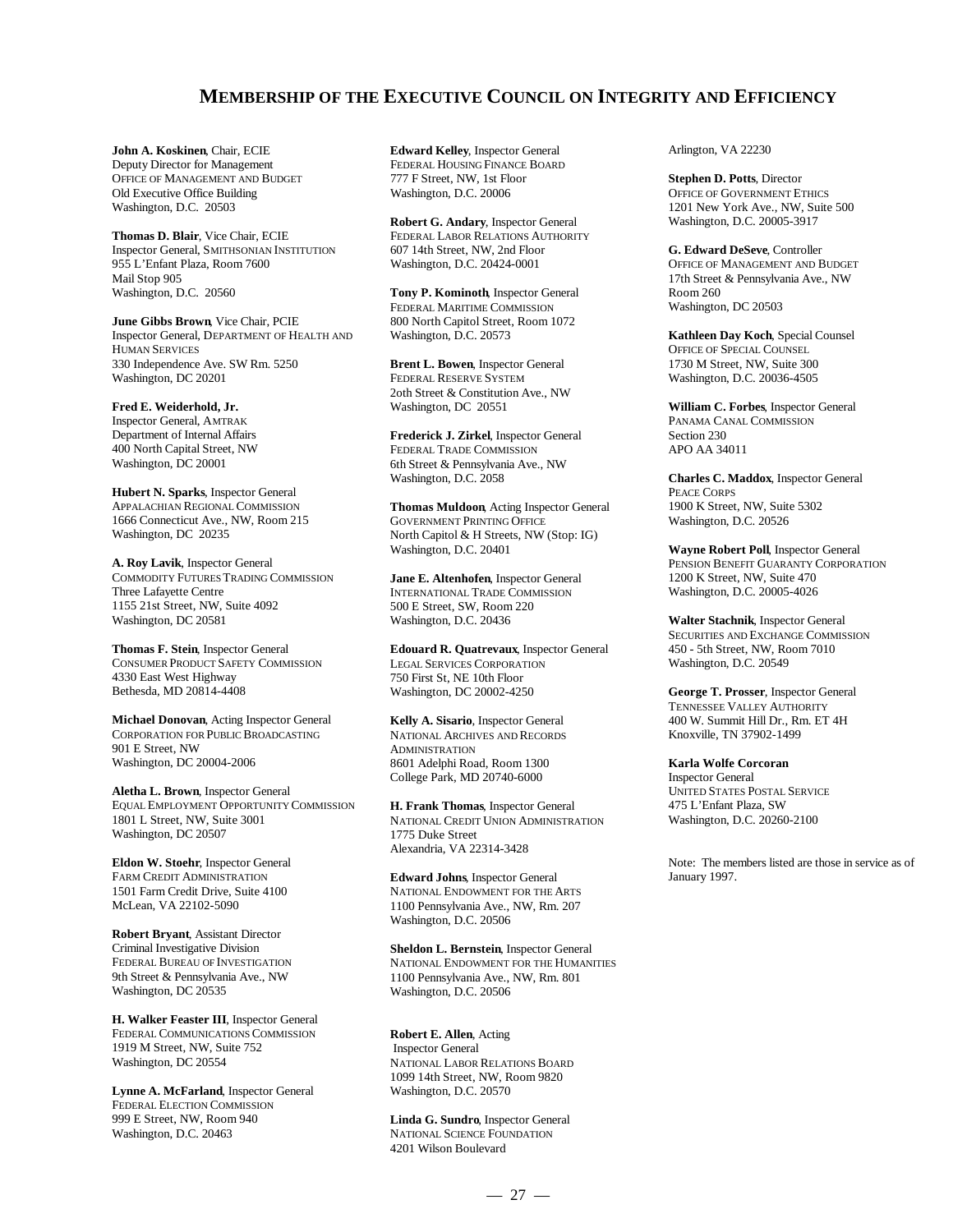## **INSPECTOR GENERAL HOTLINE NUMBERS**

## **- ECIE Members -**

202-287-3676

202-906-4600

800-532-4611 or 202-884-7667

**COMMISSION** 202-418-5510

**CONSUMER PRODUCT SAFETY COMMISSION PANAMA CANAL COMMISSION** 301-504-0573

**CORPORATION FOR PUBLIC PEACE CORPS BROADCASTING** 202-783-5408

**EQUAL EMPLOYMENT OPPORTUNITY CORPORATION COMMISSION** 800-849-4230

800-437-7322 or 703-883-4316

**FEDERAL COMMUNICATIONS COMM. TENNESSEE VALLEY AUTHORITY** 202-418-0473

**SMITHSONIAN INSTITUTION FEDERAL ELECTION COMMISSION NATIONAL ENDOWMENT FOR THE** 202-219-4267

**AMTRAK FEDERAL HOUSING FINANCE BOARD** 202-408-2544

**APPALACHIAN REGIONAL COMM. FEDERAL LABOR RELATIONS AUTH.** 800-331-3572

**COMMODITY FUTURES TRADING FEDERAL MARITIME COMMISSION** 202-523-5865

> **FEDERAL RESERVE BOARD** 800-827-3340 or 202-452-6400

**FEDERAL TRADE COMMISSION** 202-326-2800

**GOVERNMENT PRINTING OFFICE** 800-743-7574

**LEGAL SERVICES CORPORATION** 800-743-7574

**FARM CREDIT ADMINISTRATION COMMISSION NATIONAL ARCHIVES AND RECORDS ADMINISTRATION** 800-786-2551 or 301-713-7305

> **NATIONAL CREDIT UNION ADMINISTRATION** 703-518-6357 or 800-778-4806

**ARTS** 202-682-5402

**NATIONAL ENDOWMENT FOR THE HUMANITIES** 202-606-8423

**NATIONAL LABOR RELATIONS BOARD** 800-736-2983

**NATIONAL SCIENCE FOUNDATION** 703-306-2004

800-622-2625, ext. 272-7801

800-233-5874

**PENSION BENEFIT GUARANTY** 202-778-8855

**SECURITIES AND EXCHANGE** 202-942-4460

800-323-3835

**UNITED STATES POSTAL SERVICE** 800-654-8896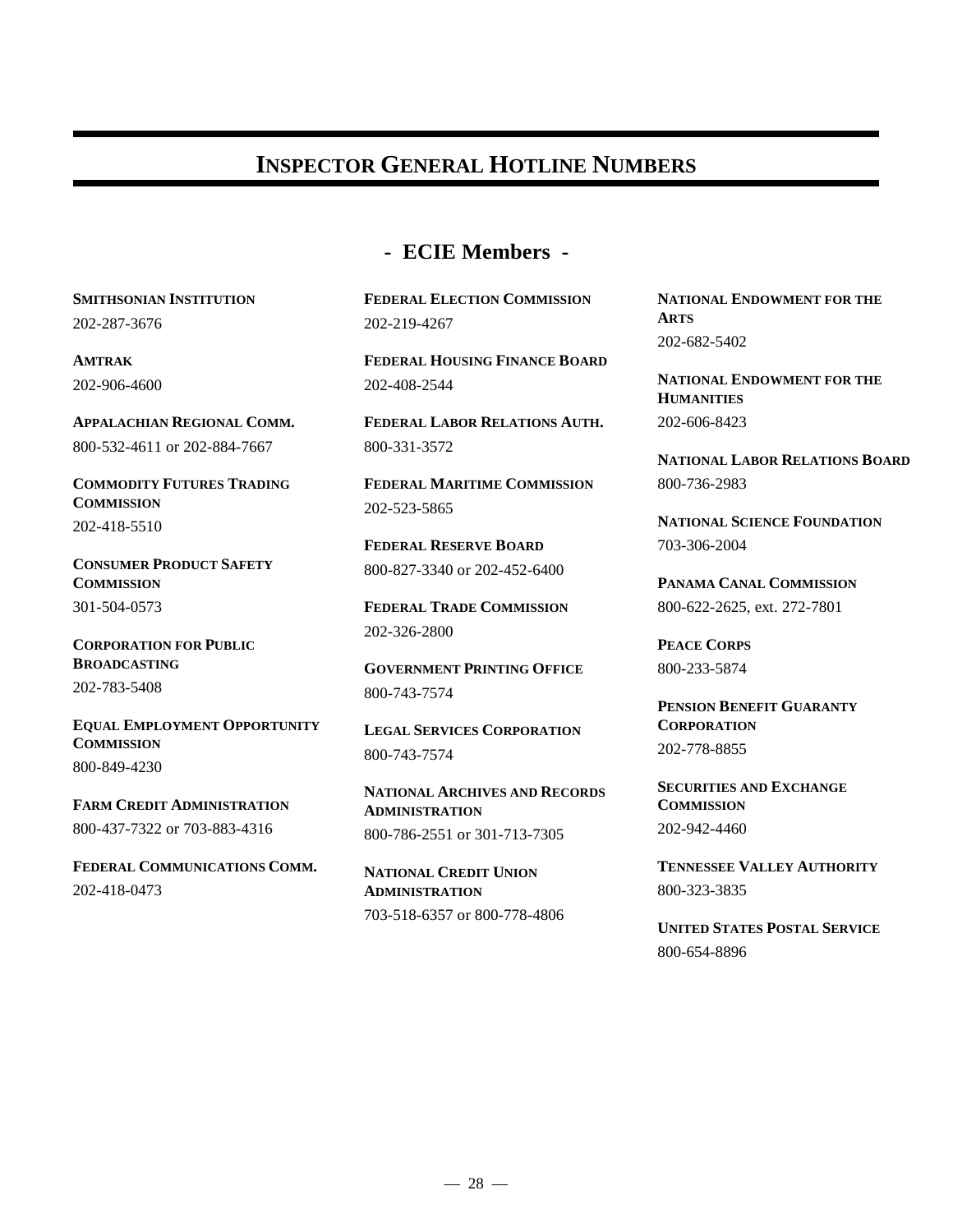## **GLOSSARY OF ACRONYMS AND ABBREVIATIONS**

| ${\bf AID}$ | Agency for International Development           |  |  |
|-------------|------------------------------------------------|--|--|
| <b>ARC</b>  | Appalachian Regional Commission                |  |  |
| <b>BIB</b>  | Board for International Broadcasting           |  |  |
| <b>CFO</b>  | chief financial officer                        |  |  |
| <b>CFTC</b> | <b>Commodity Futures Trading Commission</b>    |  |  |
| <b>CNCS</b> | Corporation for National Service               |  |  |
| <b>CPB</b>  | Corporation for Public Broadcasting            |  |  |
| <b>CPSC</b> | <b>Consumer Product Safety Commission</b>      |  |  |
| <b>DCAA</b> | Defense Contract Audit Agency                  |  |  |
| <b>DOD</b>  | Department of Defense                          |  |  |
| <b>DOE</b>  | Department of Energy                           |  |  |
| DOI         | Department of the Interior                     |  |  |
| <b>DOJ</b>  | Department of Justice                          |  |  |
| <b>DOL</b>  | Department of Labor                            |  |  |
| <b>DOT</b>  | Department of Transportation                   |  |  |
| <b>ECIE</b> | Executive Council on Integrity and Efficiency  |  |  |
| ED          | Department of Education                        |  |  |
| <b>EEOC</b> | <b>Equal Employment Opportunity Commission</b> |  |  |
| <b>EPA</b>  | <b>Environmental Protection Agency</b>         |  |  |
| <b>FBI</b>  | Federal Bureau of Investigation                |  |  |
| <b>FCA</b>  | Farm Credit Administration                     |  |  |
| <b>FCC</b>  | <b>Federal Communications Commission</b>       |  |  |
| <b>FEC</b>  | <b>Federal Election Commission</b>             |  |  |
| <b>FDIC</b> | Federal Deposit Insurance Corporation          |  |  |
| <b>FEMA</b> | Federal Emergency Management Agency            |  |  |
| <b>FHFB</b> | Federal Housing Finance Board                  |  |  |
| <b>FLRA</b> | Federal Labor Relations Authority              |  |  |
| <b>FMC</b>  | <b>Federal Maritime Commission</b>             |  |  |
| <b>FRB</b>  | Federal Reserve Board                          |  |  |
| <b>FTC</b>  | <b>Federal Trade Commission</b>                |  |  |
| FY          | fiscal year                                    |  |  |
| <b>GPO</b>  | Government Printing Office                     |  |  |
| <b>GSA</b>  | <b>General Services Administration</b>         |  |  |
| <b>HHS</b>  | Department of Health and Human Services        |  |  |
| <b>HUD</b>  | Department of Housing and Urban Development    |  |  |
| <b>IG</b>   | <b>Inspector General</b>                       |  |  |
| IG Act      | Inspector General Act of 1978 (as amended)     |  |  |
| <b>ITC</b>  | <b>International Trade Commission</b>          |  |  |
| <b>LSC</b>  | <b>Legal Services Corporation</b>              |  |  |
| <b>NARA</b> | National Archives and Records Administration   |  |  |
| <b>NASA</b> | National Aeronautics and Space Administration  |  |  |
| <b>NCUA</b> | National Credit Union Administration           |  |  |
| <b>NEA</b>  | National Endowment for the Arts                |  |  |
| <b>NEH</b>  | National Endowment for the Humanities          |  |  |
| <b>NLRB</b> | <b>National Labor Relations Board</b>          |  |  |
| <b>NPR</b>  | National Performance Review                    |  |  |
| <b>NRC</b>  | <b>Nuclear Regulatory Commission</b>           |  |  |
| <b>NSF</b>  | <b>National Science Foundation</b>             |  |  |
| <b>OIG</b>  | Office of Inspector General                    |  |  |